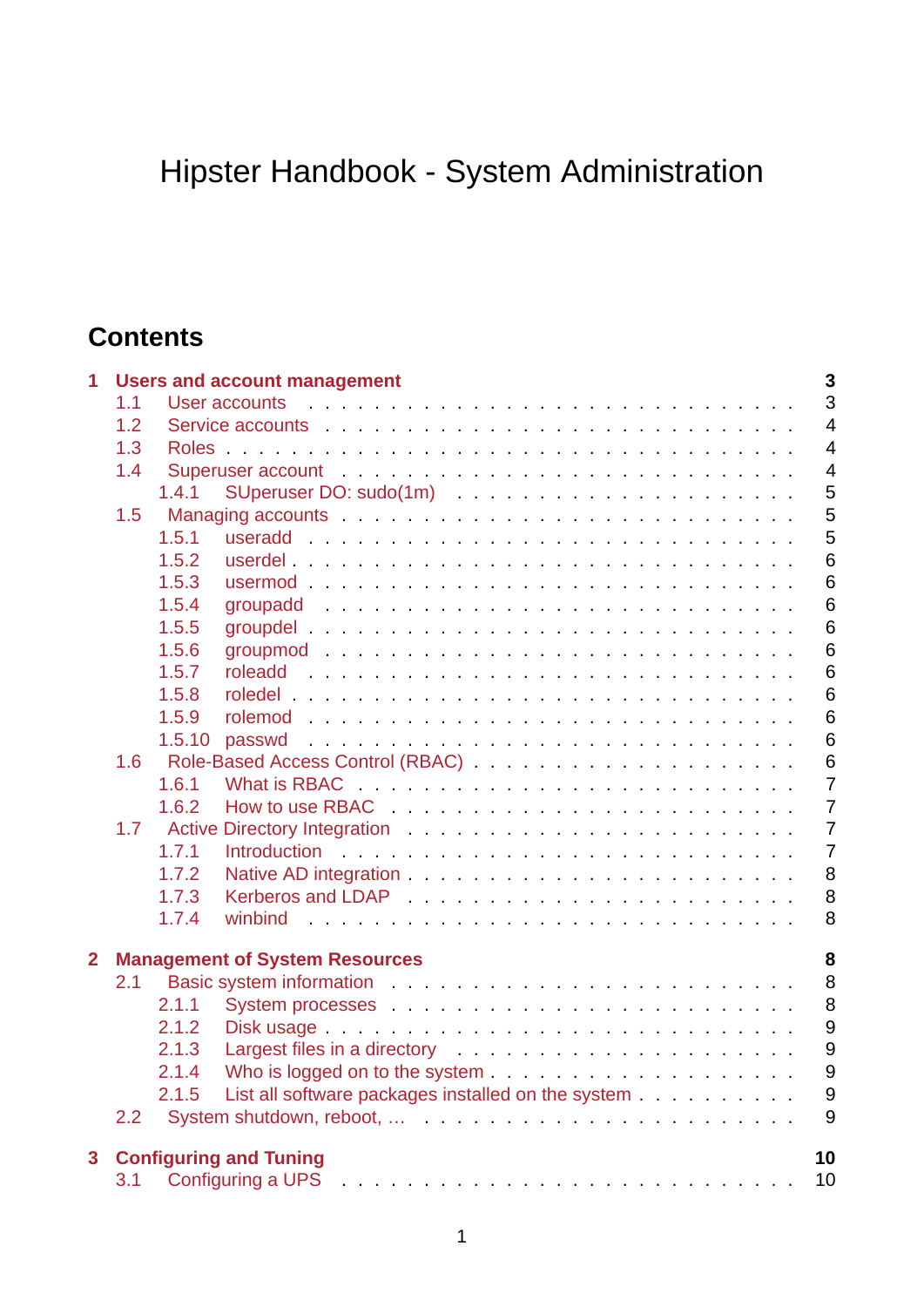|                                                                                                                                  | 3.2<br>3.3<br>3.4<br>3.5                                                                                                                                                                                                                                                                                                                                                                                                                                                                                           | 10<br>10<br>11<br>12                                                             |  |  |  |  |  |
|----------------------------------------------------------------------------------------------------------------------------------|--------------------------------------------------------------------------------------------------------------------------------------------------------------------------------------------------------------------------------------------------------------------------------------------------------------------------------------------------------------------------------------------------------------------------------------------------------------------------------------------------------------------|----------------------------------------------------------------------------------|--|--|--|--|--|
| 4                                                                                                                                | <b>Illumos boot process</b>                                                                                                                                                                                                                                                                                                                                                                                                                                                                                        | 12                                                                               |  |  |  |  |  |
| 5                                                                                                                                | <b>Security</b>                                                                                                                                                                                                                                                                                                                                                                                                                                                                                                    | 12                                                                               |  |  |  |  |  |
| 6                                                                                                                                | <b>Zones</b><br>6.1<br>6.2<br>6.3<br>6.4<br>6.4.1                                                                                                                                                                                                                                                                                                                                                                                                                                                                  | 12<br>13<br>14<br>15<br>16<br>16                                                 |  |  |  |  |  |
| $\mathbf{7}$                                                                                                                     | <b>Storage</b><br>7.1<br>Mounting and Unmounting ISO images<br>7.1.1<br>Mounting NTFS Volumes - 3rd party support<br>7.1.2<br>Configuring OpenIndiana as an ISCSI Target Server - (COMSTAR)<br>7.2<br>7.3<br>7.4<br>7.4.1<br>7.4.2<br>How does one mirror their root zpool?<br>7.4.3<br>How does one create additional zpools?<br>Modifying zpool settings and attributes<br>7.4.4<br>Modifying zfs file system settings and attributes<br>7.4.5<br>7.4.6<br>How does one create additional zfs datasets?<br>7.4.7 | 17<br>17<br>17<br>17<br>18<br>18<br>18<br>19<br>19<br>19<br>19<br>19<br>20<br>20 |  |  |  |  |  |
| 8                                                                                                                                | <b>Virtualization</b><br>OpenIndiana as a virtualization host server entertainment of the server and all the server and server and server<br>8.1                                                                                                                                                                                                                                                                                                                                                                   | 20<br>20                                                                         |  |  |  |  |  |
| 9                                                                                                                                | <b>Localization</b>                                                                                                                                                                                                                                                                                                                                                                                                                                                                                                | 20                                                                               |  |  |  |  |  |
|                                                                                                                                  | <b>10 Dtrace</b>                                                                                                                                                                                                                                                                                                                                                                                                                                                                                                   | 21                                                                               |  |  |  |  |  |
| <b>11 Configuring Networking</b><br>11.2 Changing from NWAM to Manual Configuration<br><b>12 Clustering with Open HA Cluster</b> |                                                                                                                                                                                                                                                                                                                                                                                                                                                                                                                    |                                                                                  |  |  |  |  |  |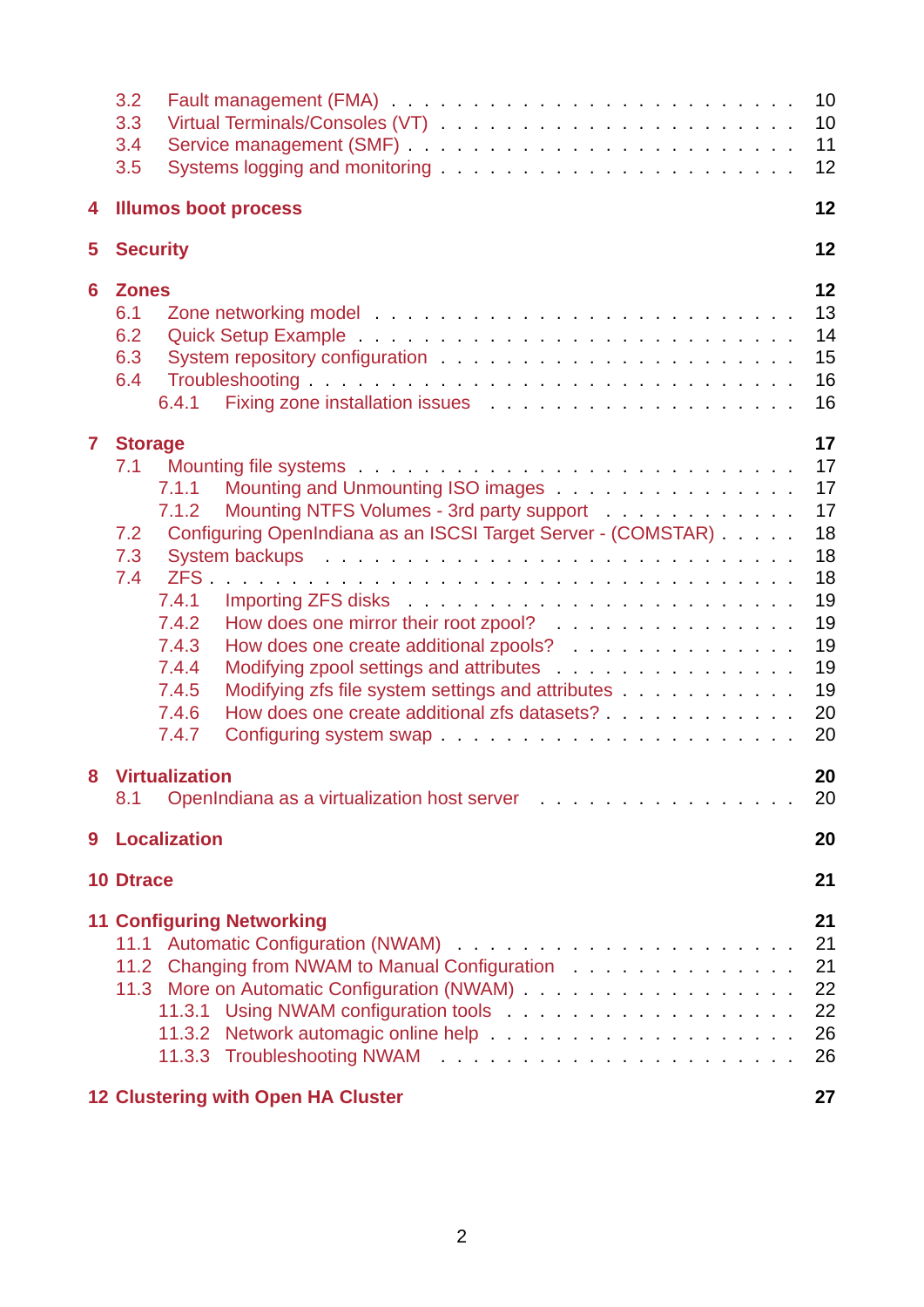Once OpenIndiana has been installed, the system will require monitoring to ensure smooth operation. Software will periodically have to be updated, redundant software removed, new users added to the system, etc. All these activities and many more are referred to as system administration.

Basic system administration can be reduced to a number of common tasks:

- Users and account management
- Management of system resources
- Installation and maintenance of software

While it is certainly possible to add more to this list or select alternative items, this small selection is readily absorbed and is convenient to illustrate a number of essential concepts central to OpenIndiana system administration.

## **NOTE:**

Administrative commands are usually expected to be run with elevated privileges - directly from root user, via sudo(1M) or pfexec (if user was granted privileges via RBAC). In this document commands which require elevated privileges are prefixed with "#". Commands, which don't require elevated privileges, are prefixed with "\$".

# **1 Users and account management**

<span id="page-2-0"></span>OpenIndiana allows multiple users to work on the same computer at the same time. Only one person can sit in front of the monitor and keyboard. However, many can be remotely logged into machine and work on it. If a user wants to use the system, he needs an account.

There are also special service accounts which are used by system services.

## **1.1 User accounts**

<span id="page-2-1"></span>User accounts are primarily used for day-to-day tasks. Every user accessing the system should have his own unique account. This allows the administrator of the system to find out who is doing what. This also allows him to set different access rights for each user separately.

When system is installed, usually one user account is created. Additional accounts can be added later.

Every user account has some attributes associated with it.

- username name of the account, which is typed at the login screen. Username format is briefly described in passwd(4)
- **password** password associated with the account. Accounts without password should not exist on the system as they could put the system at the security risk!
- **UID** (user ID) uniqu[e numerical](https://illumos.org/man/4/passwd) ID of the account in the system. The maximum value for uid is 2147483647. However, for compatibility reasons one should not use numbers over 65535.
- GID (group ID) unique numerical ID of the account's primary group.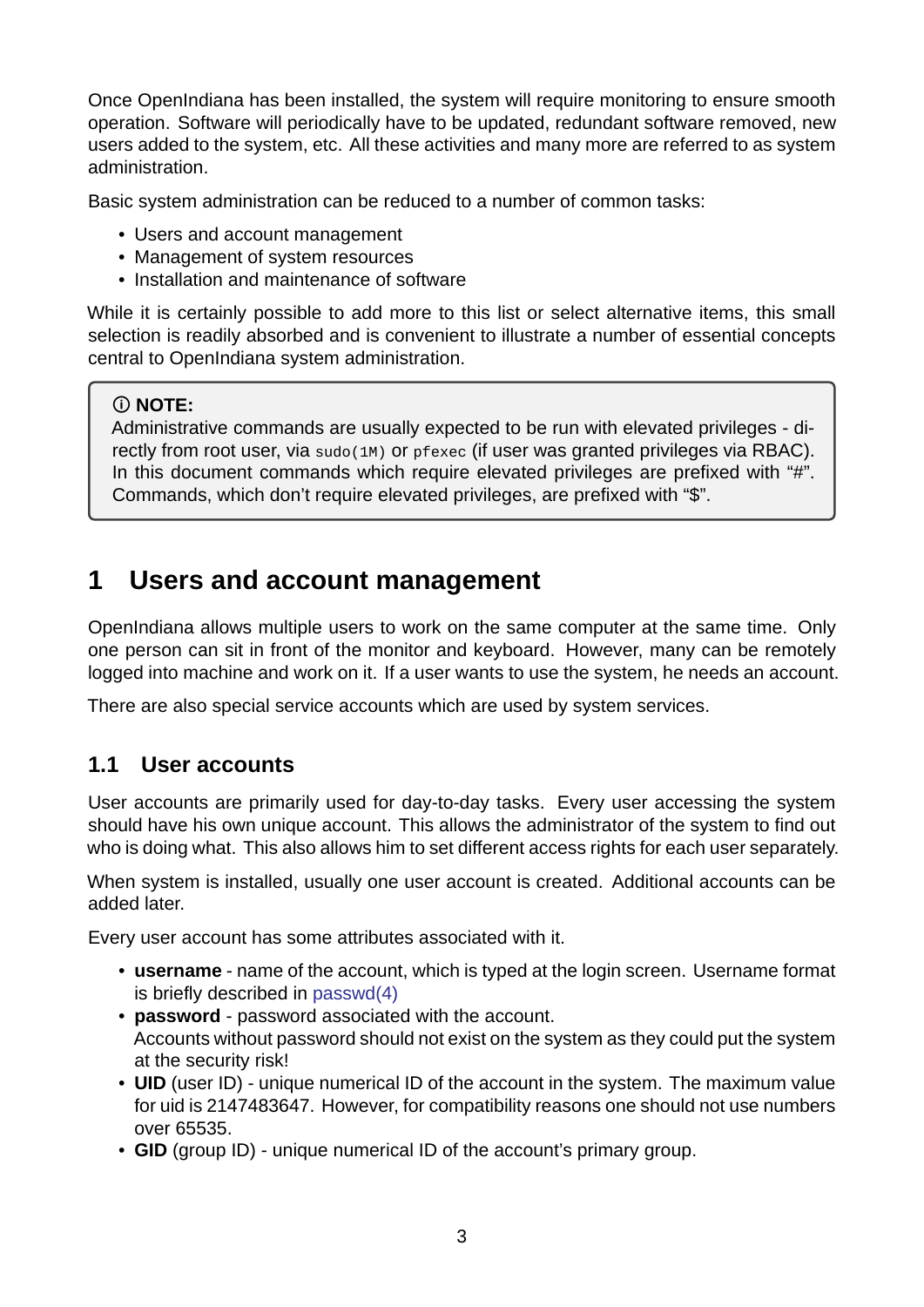- **comment** (also referred to as gecos) account description Often this filed is set to real user name.
- **home directory** a path where user will be after he logs into the system.
- **login shell** user's initial shell program.
- **password last change time** time when the password was lastly changed.
- password aging information several shadow(4) fields determining when password should be changed
	- **– min** the minimum number of days required between password changes;
	- **– max** the maximum number of da[ys the pass](https://illumos.org/man/4/shadow)word is valid;
	- **– warn** the number of days before password expires that the user is warned.

# **1.2 Service accounts**

<span id="page-3-0"></span>Service (system) accounts are used by applications, which are running on the system and are providing some services to the network such as DNS, SMTP or WWW. For security reasons these services are ran under non-privileged accounts.

OpenIndiana comes with several service accounts such as webservd for web servers, pkg5srv for pkg(5) server or nobody. nobody is a system account for services needing unprivileged user. However, the more services are ran under this account, the more privileged it becomes as it gains access to service processes and files.

# **1.3 Roles**

<span id="page-3-1"></span>A role is a basic unit of Role-Based access control (RBAC) or set of privileges one can assume. A role can be thought of as a no-login account. It has most of the attributes of normal user account and is identified like normal user, but is not allowed to log into a system directly. One should login using regular account and use su(1M) to assume the role.

# **1.4 Superuser account**

<span id="page-3-2"></span>Every UNIX-like system has the superuser account, named root, used for system administrative tasks. This account has UID 0.

Using this account for everyday usage like web browsing, email reading or movie watching is not recommended as root account can operate without any restrictions or limits and could cause serious damage to the system.

If you created user during installation, root is created as role (not a regular account). This role is assigned to the user created during the installation. This means that you can't directly log into a system using the root account. One has to log in as the created user and switch to root role using su(1M).

However, if the user was not created during installation, then the root is created as regular account and is able to log in directly. Note, that even when root is created as role, one can use this account [directly](https://illumos.org/man/1M/su) to log into the system when it's booted in single user mode.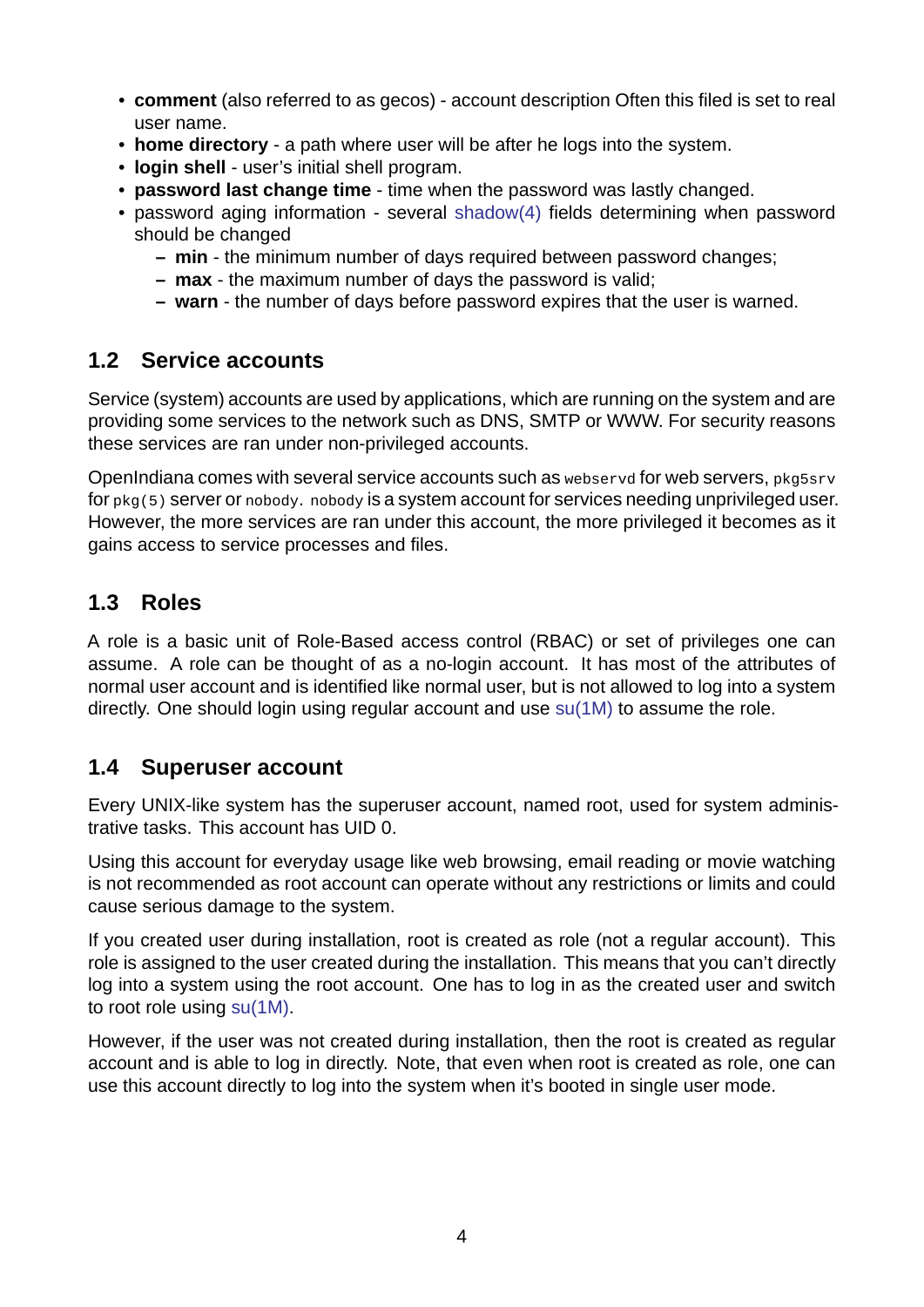### **1.4.1 SUperuser DO: sudo(1m)**

<span id="page-4-0"></span>It is not always feasible for one user to perform all administrative tasks. It would be more flexible if some tasks could be performed by some, say, experienced users. To enable some users to carry out a command with *all* root privileges, or to *do* an administrative command sudo(1M) can be used.

The sudo command, i.e., superuser do, permits a regular user to execute the specified set of commands with supperuser privileges without having to become the superuser.

If user was permitted to use some commands with superuser privileges via sudo he/she can execute them with elevated privileges simply starting command with sudo.

To permit a user to use sudo, the superuser edits /etc/sudoers.

This can be done using special visudo(1M) tool. visudo tool edits /etc/sudoers file performing various syntax checks. sudoers(1) provides details on the precise means to appropriately grant user elevated privileges via sudo.

Example:

To shutdown the system, root privileges are required. If a standard user issues the shutdown command, the system will issue a warning. However, if the user has been enabled to use sudo, then the user can now shutdown the system:

 $$$  sudo shutdown  $-15$   $-90$   $-9$ 

## **1.5 Managing accounts**

<span id="page-4-1"></span>There are several tools in OpenIndiana to manage user accounts. They are listed in the table below.

| Tool         | Description                                    |
|--------------|------------------------------------------------|
| useradd(1M)  | creates new account on the system              |
| userdel(1M)  | deletes account from the system                |
| usermod(1M)  | modifies account information on the system     |
| groupadd(1M) | creates group on the system                    |
| groupdel(1M) | deletes group from the system                  |
| groupmod(1M) | modifies group information on the system       |
| roleadd(1M)  | creates new role on the system                 |
| roledel(1M)  | deletes role from the system                   |
| rolemod(1M)  | modifies role information in the system        |
| passwd(1)    | changes login password and password attributes |

## **1.5.1 user[add](https://illumos.org/man/1/passwd)**

<span id="page-4-2"></span>useradd is a program to create user accounts on the system. When creating account one can set some attributes of the newly created account such as comment, group membership, home directory path, UID number of the account or login shell.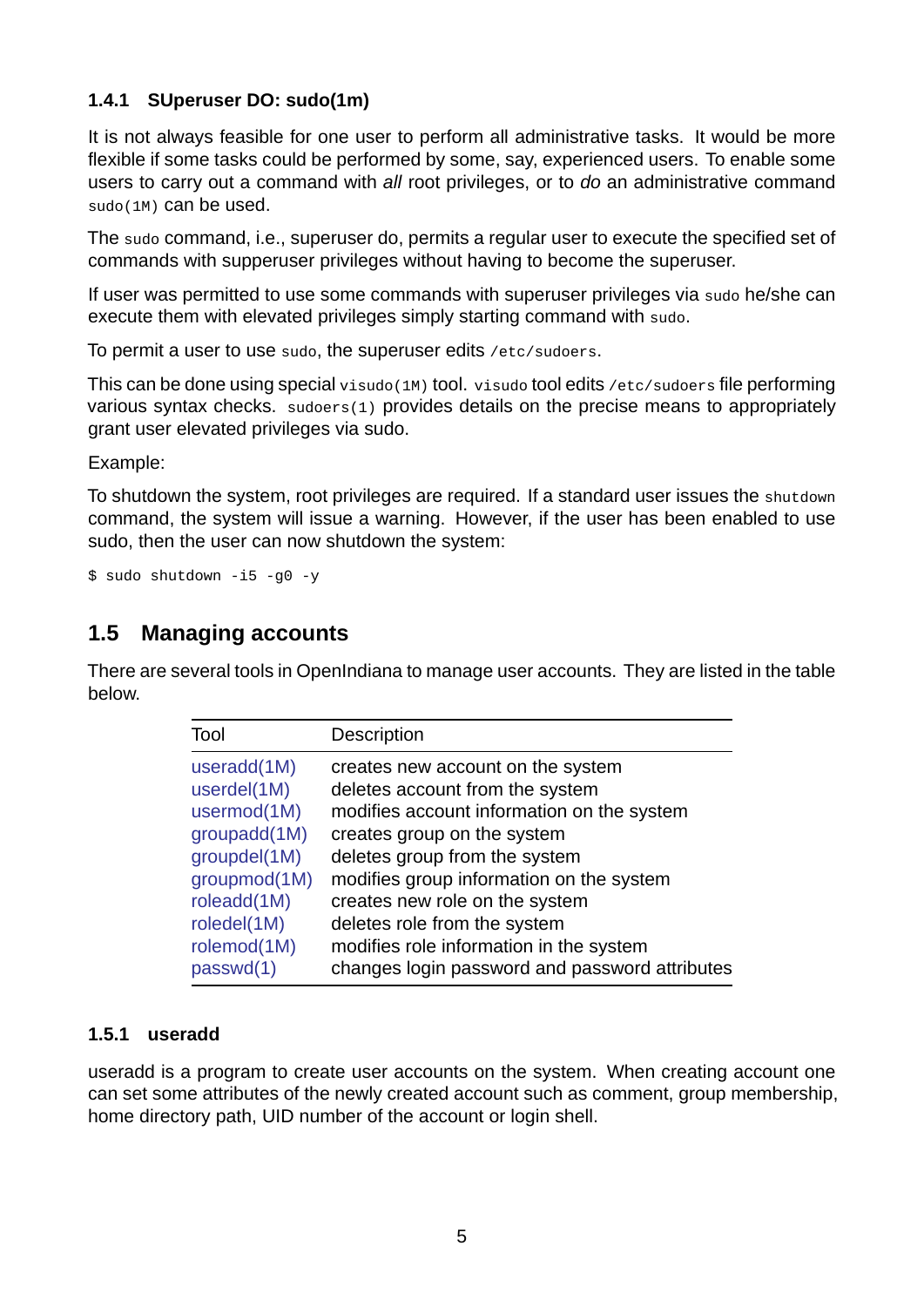### <span id="page-5-0"></span>**1.5.2 userdel**

One can use userdel to remove the account from the system.

### <span id="page-5-1"></span>**1.5.3 usermod**

usermod is used to modify properties of existing account.

### <span id="page-5-2"></span>**1.5.4 groupadd**

groupadd creates a new group definition on the system by adding the appropriate to the /etc/group file.

### <span id="page-5-3"></span>**1.5.5 groupdel**

groupdel deletes a group definition from the system.

### <span id="page-5-4"></span>**1.5.6 groupmod**

When one needs to modify group attributes, groupmod should be used.

### <span id="page-5-5"></span>**1.5.7 roleadd**

roleadd is used create roles in the system.

### <span id="page-5-6"></span>**1.5.8 roledel**

roledel deletes selected role from the system.

### <span id="page-5-7"></span>**1.5.9 rolemod**

rolemod modifies role's information on the system.

### <span id="page-5-8"></span>**1.5.10 passwd**

passwd changes password for user accounts. An unprivileged user may only change the password for his/her own account, while the superuser may change the password for any account. Privileged user can also use paasswd to change login password attributes (such as expiration date) or lock the account.

# <span id="page-5-9"></span>1.6 Role-Based Access Control (RBAC)

The *all-or-nothing* power assigned to the root user has its obvious limitations. While sudo is an improvement by limiting root privileges for only several commands, more granular control is often desired.

An improvement on the above systems would be one in which privileges could be assigned on a more fine-grained and selective basis.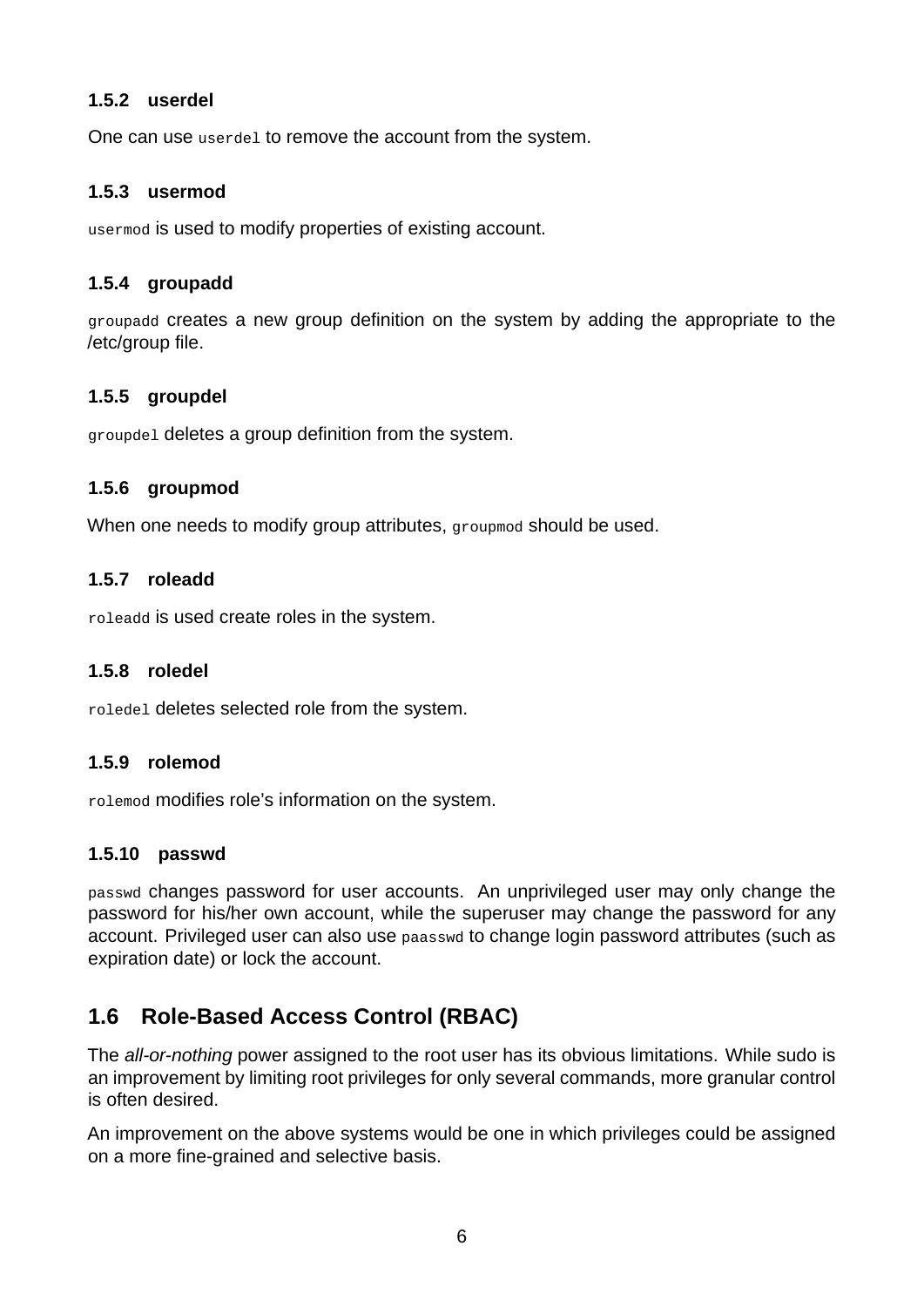Imagine a user assigned the task of administrating some particular hardware, for example, printers attached to the system. A more desirable system would be one in which this user had the ability to permit users to use a printing device, remove print jobs from the print spool or add new printers to the system. Moreover, it would be advantageous if it were possible to assign privileges to perform only these actions and none other.

RBAC was developed to accomplish this.

## <span id="page-6-0"></span>**1.6.1 What is RBAC**

### <span id="page-6-1"></span>**1.6.2 How to use RBAC**

The root user or a user with sudo enabled can shutdown the system. We can use RBAC to enable a user to be able to shutdown the system. However, we can create a role that allows only the privilege to shutdown the system, and no additional privileges. We can then assign this role to one or several users.

- assign a privilege to a role to shutdown the system
- # roleadd shutdown
	- Assign a password
- # passwd shutdown
	- Assign this role to a user
- $#$  usermod -R shutdown whoever
	- Create a SHUTDOWN profile
- # echo "SHUTDOWN:::profile to shutdown:help=shutdown.html" >>
- ↪ /etc/security/prof\_attr
	- Okay, now assign the role profile SHUTDOWN to the role shutdown
- # rolemod -P SHUTDOWN shutdown
	- Assign some administrative command to profile

# echo "SHUTDOWN:suser:cmd:::/usr/sbin/shutdown:uid=0" >> /etc/security/exec\_attr

• Use it

```
$ su shutdown
# shutdown -i5 -g0 -y
```
Now user whoever can shutdown the system.

The pfexec command is more flexible in the number of privileges that can be assigned to a user.

## <span id="page-6-2"></span>**1.7 Active Directory Integration**

### <span id="page-6-3"></span>**1.7.1 Introduction**

There are at least three different possible approaches for Active Directory authentication and each has its pros and cons.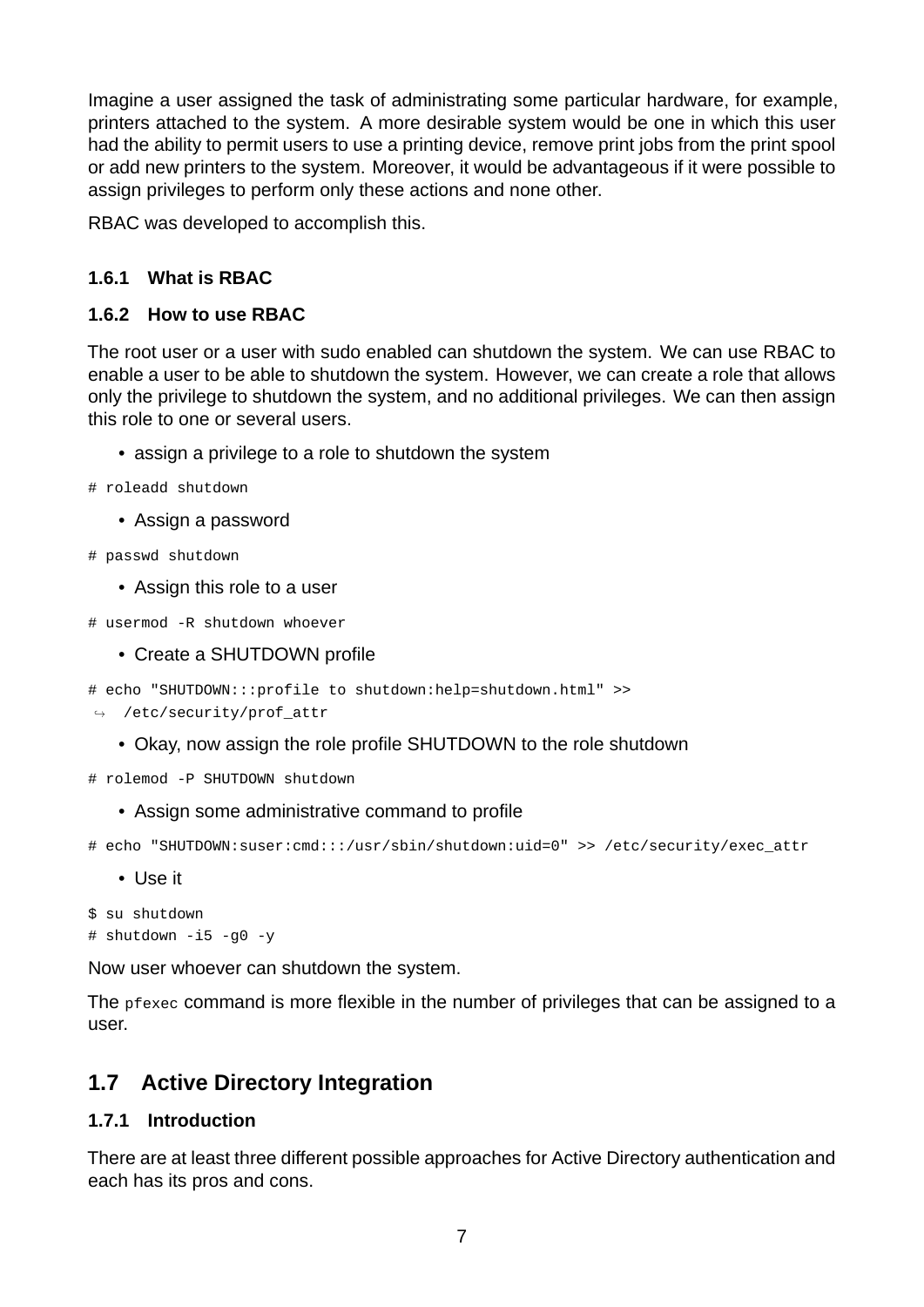- 1. Use the new native AD integration with **idmap**, **nss\_ad** and **kclient**, this will work with CIFS and NFS out of the box.
- 2. Use Kerberos and LDAP (**kclient**, **ldapclient**, **pam\_krb5** and **nss\_ldap**).
- 3. Use **windbind** (**pam\_winbind** and **nss\_winbind**).

## **1.7.2 Native AD integration**

- Pro: Fully integrated and native tools only
- <span id="page-7-0"></span>• Cons: Doesn't work for UNIX services other than CIFS and NFS. The ephemeral id mapping strategy supposedly wasn't designed for other UNIX services. As a result several problems arrise, one of them is that the mappings aren't constant over the lifetime of UNIX processes which severly breaks UNIX semantics. Depending on your UNIX service you will see unexpected results or even process crashing.

In order to use this approach with any UNIX service (eg **FTP**) you need to enable *directorybased name mapping* and install **IDMU** (Identity Management for UNIX) on the AD server.

Refer to the original documentation from Oracle for getting this working: nss\_ad, CIFS.

### **1.7.3 Kerberos and LDAP**

- Pro: Fully integrated and native tools only
- <span id="page-7-1"></span>• Cons: Requires installation of additional role services (IDMU, Identity Management for UNIX) on the Active Directory side

### **DOC TEAM NOTE:**

On the Wiki the 'Kerberos and LDAP' page was a separate detailed article on configuration of Windows Server 2008 Active Directory to work with OI. As of 2021, Windows Server 2008 is EoL. This section should not be migrated until it has been checked and updated for recent Windows. Ideally this information should be on a separate page (potentially community contributions) as it's large and contains a lot of Windows information.

## **1.7.4 winbind**

- Pro: Easy setup, no AD modification
- <span id="page-7-2"></span>• Cons: Depends on 3rd party software (Samba), group membership resolution didn't work

## **DOC TEAM NOTE:**

As above note, the 'winbind' page was a separate detailed article which needs to be checked and updated before it's migrated.

# **2 Management of System Resources**

## <span id="page-7-3"></span>**2.1 Basic system information**

### **2.1.1 System processes**

<span id="page-7-5"></span><span id="page-7-4"></span>\$ prstat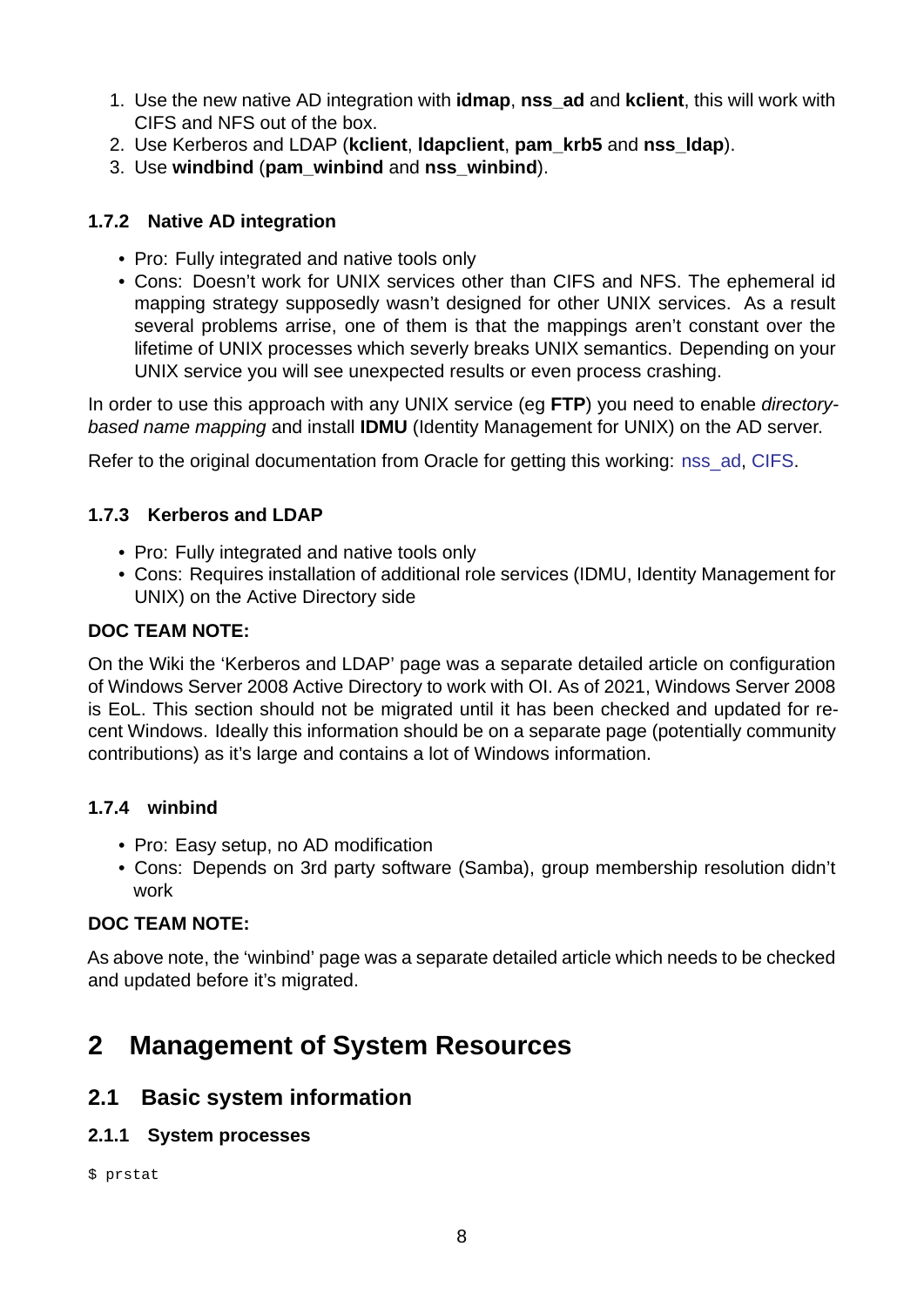This command provides a host of information on all processes running on the system. Some of the information provided is as follows:

- percentage of CPU used by each process
- amount of memory consumed by each process
- unique id of each process (which can, for example, be used to stop the process)

### <span id="page-8-0"></span>**2.1.2 Disk usage**

*# df h*

Provides information on disk size, amount of space used and available free space for all attached storage devices. The -h option reports this information in human readable format.

### <span id="page-8-1"></span>**2.1.3 Largest files in a directory**

Go to the directory using the cd command and issue the following command:

\$ du | sort -n

This will list the size of each file in the current directory and all sub-directories, starting with the smallest up to the largest files.

### <span id="page-8-2"></span>**2.1.4 Who is logged on to the system**

\$ listusers

### <span id="page-8-3"></span>**2.1.5 List all software packages installed on the system**

\$ pkg list

## <span id="page-8-4"></span>**2.2 System shutdown, reboot, …**

OpenIndiana defines a number of different system states known as run-levels. You can change from one system state to another by using the shutdown command and specify the run-level using the  $\pm$  option. You can always determine the run-level via who  $-$ r.

You must be root or have root privileges (e.g., using sudo) to send the system into a different state, i.e., turn off, reboot, etc. Shutdown and turn off all hardware (if supported by the hardware) now:

 $#$  shutdown -i5 -g0 -y

Changing the run-level of the system can be disruptive to other users currently using the system. Thus, it is always wise to establish who is currently logged onto the system before changing the run-level.

- -i [run-level] is used to specify the run-level. This is either a digit or a single letter. Here are some run-levels available:
	- **–** 5 stop all system services, and turns off hardware devices, etc.
	- **–** 6 reboot the system.
	- $-$  1 single-user mode. Primarily used for system maintenance.
	- **–** s single-user mode where only a command line terminal is available.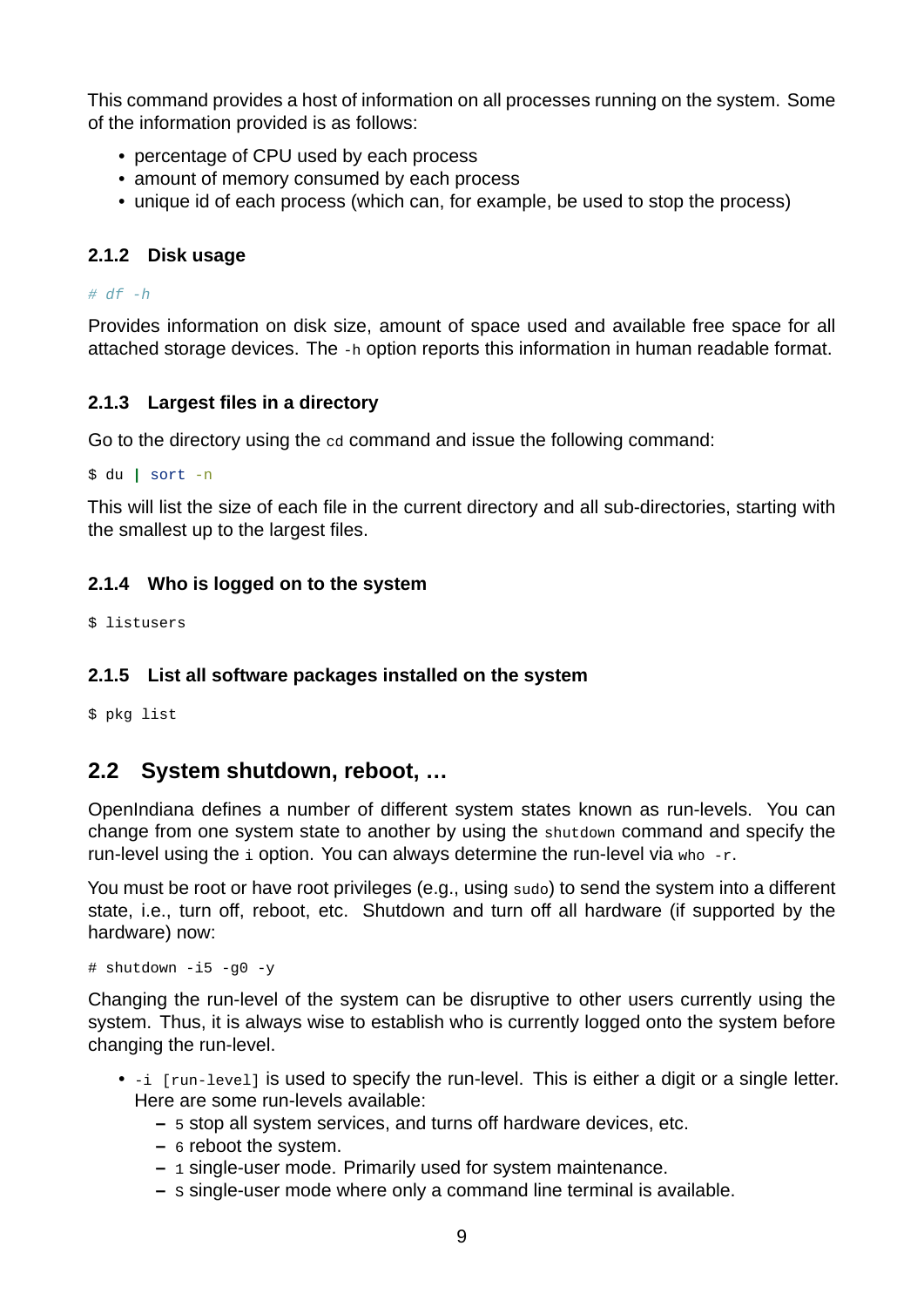- - g [seconds] is used to specify the number of seconds after which to commence shutting down services. 0 immediately intiates shutting down all services.
- y automatically answers all system questions with 'yes'. The shutdown process is not interrupted by system prompts requiring user-interactive intervention.

# **3 Configuring and Tuning**

There are a few tools to configure and tune an OpenIndiana system. One of the tools is sysding, a tool that is used by the current OpenIndiana installer to setup static IP addresses when NWAM (automatic network configuration) is not used.

For more information on sysding, see the manpage and example config file :

*# man sysding*

The configuration file is :

/etc/sysding.conf

There is also a logfile :

/var/log/sysding.log

For example a simple /etc/sysding.conf configuration file for a static IP is :

setup\_interface e1000g0 v4 10.0.2.16 setup route default 10.0.2.2

This service is meant to be run only once and sets a boolean flag config/finished. In case you want to run sysding again, you'll have to force the finished flag to false :

```
svccfq -s sysding: system
setprop config/finished = false
refresh
```
## **3.1 Configuring a UPS**

• NUT?

## <span id="page-9-0"></span>**3.2 Fault management (FMA)**

< place holder >

# <span id="page-9-1"></span>**3.3 Virtual Terminals/Consoles (VT)**

Virtual Terminals/Virtual Consoles (VT) are used to switch between terminals and using system in text mode with *Ctrl+Alt+F1,F2..F8* key combinations.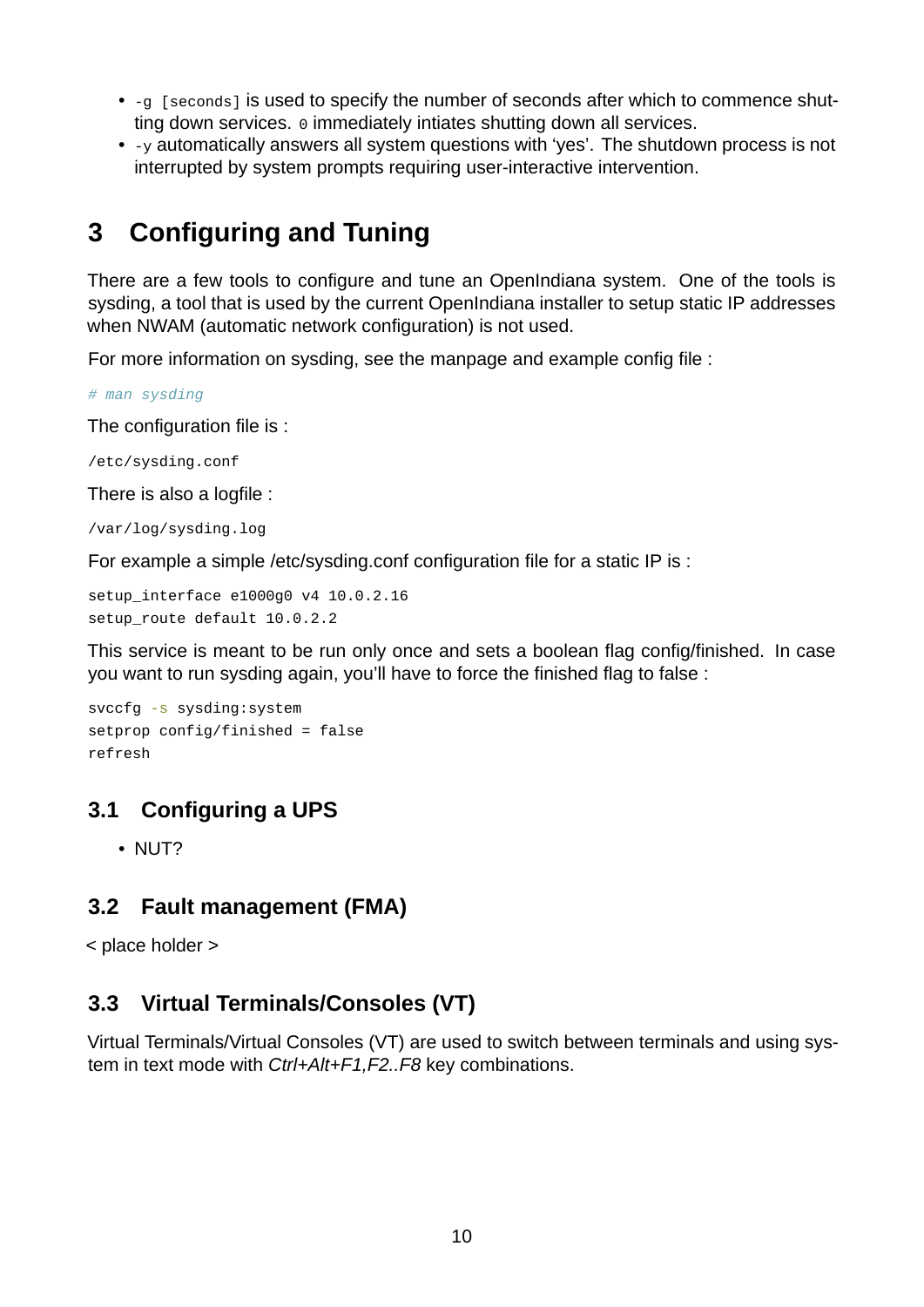#### **NOTE:**

Switching to VTs using *Ctrl+Alt+Fn* during current desktop session (at **VT7**) can result in **X server** and **lightdm** (or **gdm**) restarting and stopping all applications running within it. Currently, there could be problems with getting back to gdm/Xorg session if switching to VTs after gdm restart. Use svcadm restart ligthdm (or svcadm restart gdm) command again, to have lightdm/gdm Xorg session restarted at **VT8** (*Ctrl+Alt+F8*).

At fresh Openindiana install, VT/Consoles are **not enabled by default**. One needs to set up vtdaemon and console-login:vt2 (till :vt6) and enable **vtdaemon** options/hotkeys property:

pfexec svcadm enable vtdaemon pfexec svcadm enable console-login:vt2 pfexec svcadm enable console-login:vt3 pfexec svcadm enable console-login:vt4 pfexec svcadm enable console-login:vt5 pfexec svcadm enable console-login:vt6

Or do that in a one-liner Bash script: for i in 2 3 4 5 6 ; do pfexec svcadm enable console-login:vt\$i; done;

Then, enable options/hotkeys property (*Ctrl+Alt+Fn*) to switch VTs and refresh and restart **vtdaemon** service:

pfexec svccfg -s vtdaemon setprop options/hotkeys=true pfexec svcadm refresh vtdaemon pfexec svcadm restart vtdaemon

Optionally, you can also disable VT consoles auto screen locking (recommended for personal use, not recommended on server): pfexec svccfg -s vtdaemon setprop options/secure=false

The above was inspired by this blog by Danx on Virtual Consoles.

## **3.4 Service manage[ment \(SMF\)](https://web.archive.org/web/20160424040330/https://blogs.oracle.com/DanX/entry/solaris_virtual_consoles)**

#### **DOC TEAM NOTE:**

<span id="page-10-0"></span>ITEMS TO WRITE ABOUT: provide more detailed explanations.

List services:

\$ svcs # list (permanently) enabled services \$ svcs a # list all services  $$$  svcs -vx # list faulty services

Get information about a service:

\$ svcs <service name> # one-line status  $$$  svcs -x <service name> # important information \$ svcs -d <service name> # check the service's dependencies  $$$  svcs -1 <service name> # all the available information

Start a service: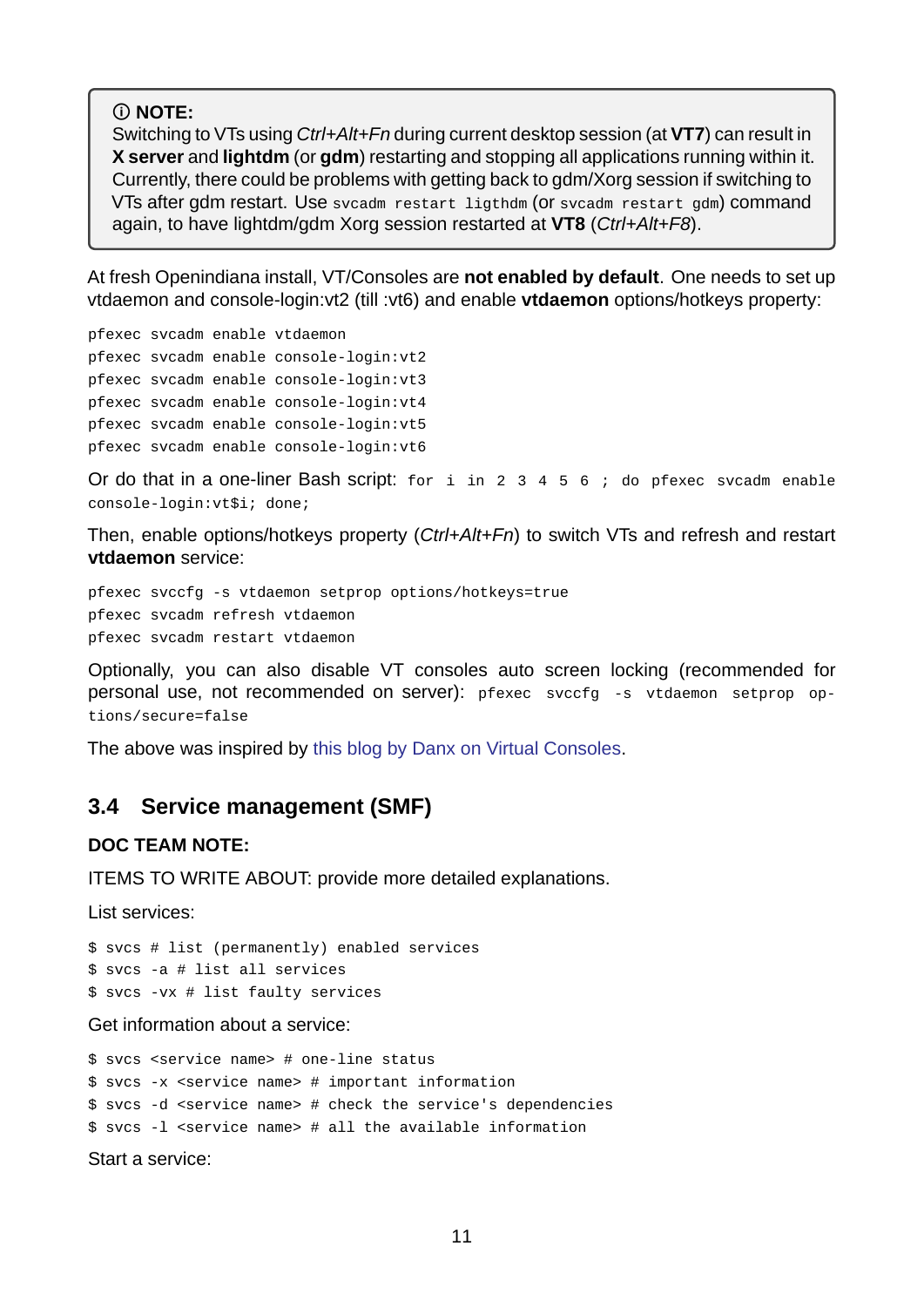```
# svcadm enable <service name> # permanently enable/start
# svcadm enable -t <service name> # temporary start (won't survive a reboot)
# svcadm enable -r <service name> # permanently enable/start service along with its
ightharpoonup dependencies
```
#### Restart / reload a service:

```
# svcadm refresh <service name> # reload the service's configuration
# svcadm restart <service name> # restart the service
```
# **3.5 Systems logging and monitoring**

### **DOC TEAM NOTE:**

<span id="page-11-0"></span>ITEMS TO WRITE ABOUT:

• Where to find the logs (/var/log, /var/svc/log).

# **4 Illumos boot process**

<span id="page-11-1"></span>< place holder >

# **5 Security**

<span id="page-11-2"></span>< place holder >

# **6 Zones**

## <span id="page-11-3"></span>**DOC TEAM NOTE:**

ITEMS TO WRITE ABOUT:

- Need to mention some of the changes to zone management...e.g..
	- **–** sys-unconfig gone.
	- **–** sysding replaced syscfg
	- **–** now have to have DNS, root password, etc. all configured inside the zone before being able to logon using  $z$ login  $-c$  <zonename>, otherwise have to do zlogin <zonename>.

So a fair amount of stuff has changed there.

Zones are an OpenIndiana feature that provides operating system-level virtualization. Each zone is managed as a completely separate OpenIndiana machine. Zones have very low overhead and are one of the most efficient forms of OS virtualization.

The global zone (GZ) is the operating system its[elf, which has hardware access. Fro](http://www.wikipedia.org/wiki/Operating_system-level_virtualization)m the global zone, non-global zones (NGZ) are created and booted. Boot time for non-global zones is very fast, often a few seconds. The CPU, network, and memory resources for each zone can be controlled from the global zone, ensuring fair access to system resources. Disk space access is usually controlled by ZFS (with quotas and reservations if needed), as well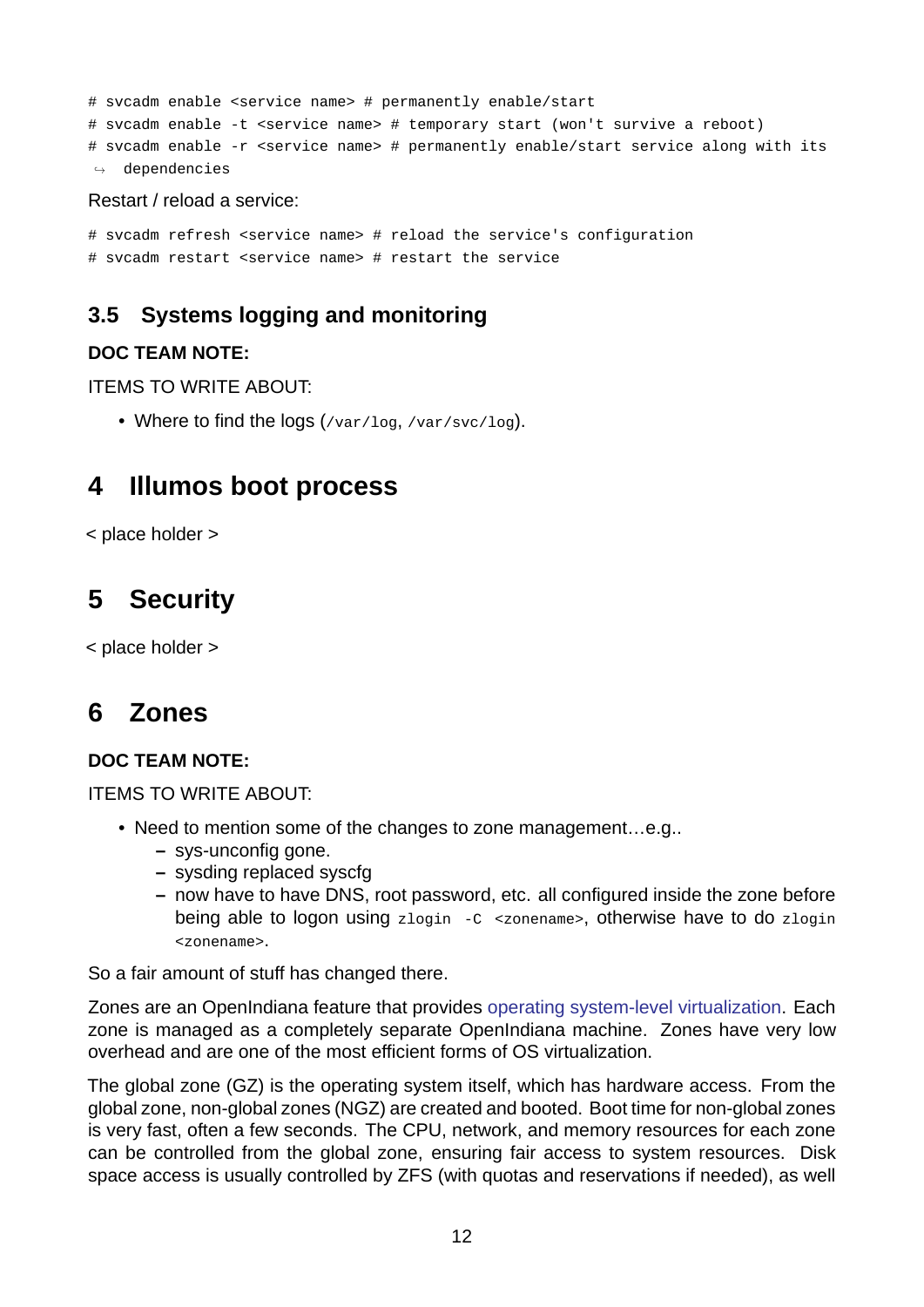as mounting of filesystem resources with NFS or lofs. As with other forms of virtualization, each zone is isolated from the other zones – zones cannot see processes or resources used in other zones. The low marginal cost of a zone allows large systems have tens or even hundreds of zones without significant overhead. The theoretical limit to the number of zones on a single platform is 8,192.

Different releases of (Open)Solaris used different packaging distribution method for the global zone. OpenIndiana zones use two basic brands "ipkg" and "nlipkg", which are based on IPS Packaging. The brand determines how zone is initialized and how zone's processes are treated by kernel. Both type of zones represent a PKG image. "ipkg"-branded zones are tightly coupled with GZ. Image pakaging system (IPS) knows about ipkg-branded zones and can perform several actions simultaneously in GZ and NGZ. For example, you can update all your zones and GZ with a single "pkg update -r" command. IPS can ensure some depenencies between packages in GZ and NGZ. To allow this it cheks that NGZ's publishers are a superset of GZ's publishers and their properties are the same (for example, stickiness or repository location). As this is not always suitable for development zones, "nlipkg"-branded zones were introduced. "nlipkg"-branded zone behave like completely independent instance and IPS ignores them during operations in GZ.

An easy way to implement zones is to use a separate ZFS file system as the zone root's backing store. File systems are easy to create in ZFS and zones can take advantage of the ZFS snapshot and clone features. Due to the strong isolation between zones, sharing a file system must be done with traditional file sharing methods (eg NFS).

When each zone is created it comes with a minimal set of packages, and from there you can add and use most packages and applications as required.

# <span id="page-12-0"></span>**6.1 Zone networking model**

OpenIndiana zones can use one of two networking models: a shared IP stack and an exclusive IP stack. There are pros and cons to each of them.

Low-level system networking components, such as the ipfilter firewall and the kernel IP routing tables attach to an "IP stack", and are thus either unique to a zone or shared by all zones with the one shared stack. There are also some other nuances, such as that the zones with the shared stack can communicate over IP directly, regardless of their subnetting and, to some extent, default firewall packet filtering (that has to be specially configured), while exclusive-IP zones with addresses in different subnets have to communicate over external routers and are subject to common firewall filtering.

The global zone defines which physical networks and VLANs the NGZ has access to, and hands down the predefined networking interfaces (the NGZ can not use or create other interfaces). Also, while shared networking allows to configure and attach (or detach) network interfaces from GZ to the NGZ "on the fly", changes in exclusive networking require reboot of the zone to propagate device delegation.

A zone with an exclusive IP stack can have all the benefits of dedicated hardware networking, including a firewall, access to promiscuous sniffing, routing, configuration of its own IP address (including use of DHCP and static network addressing), etc. This requires a fully dedicated NIC. Usually this is a VNICs - a virtual adapter with own MAC address, that operate as if the VNIC was plugged directly into local LAN in a particular (or default) VLAN. Note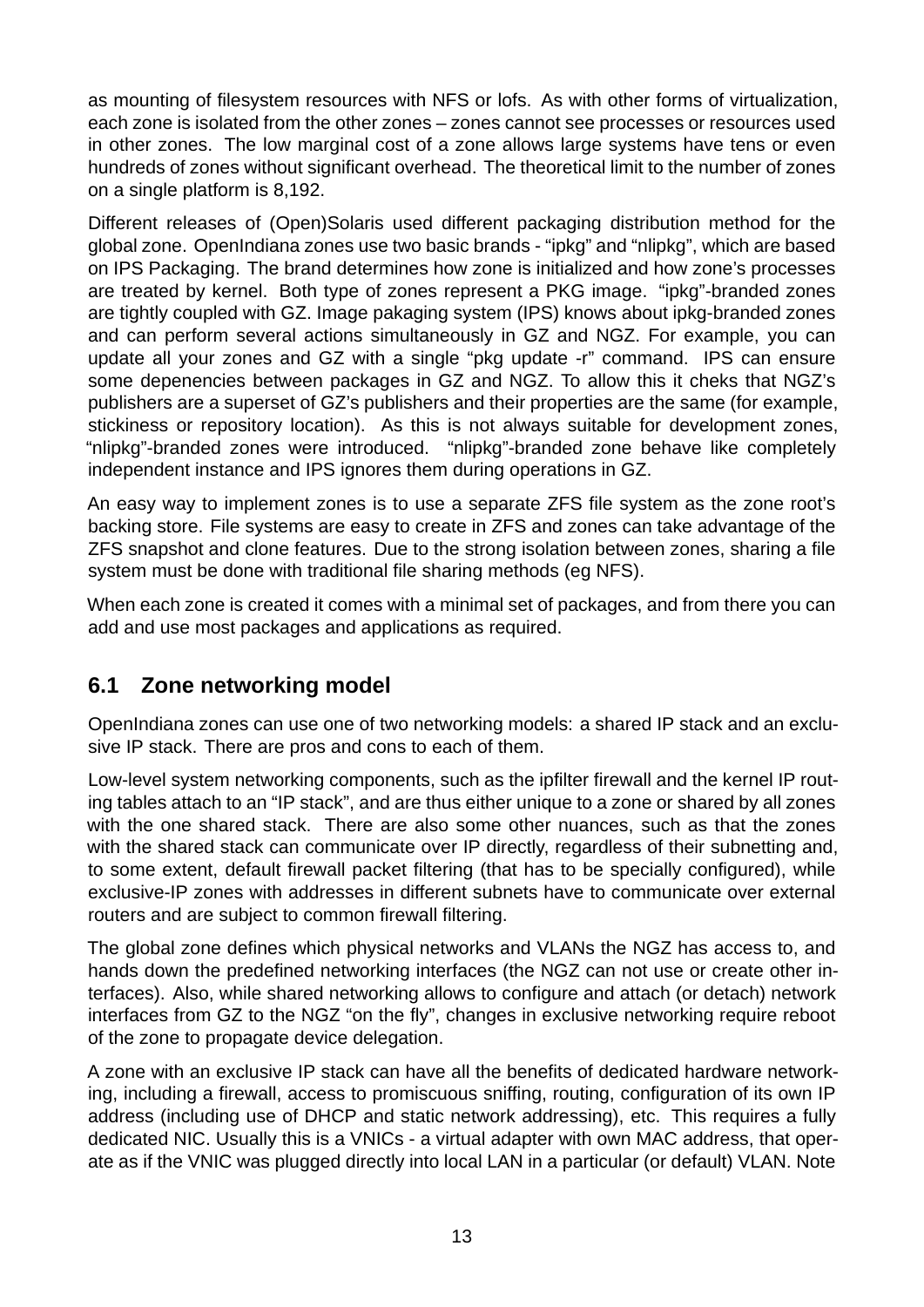also that the local zones with an exclusive IP stack are not subject to the host's shared-stack firewall.

Note that if you create zone in VM, the hypervisor can require you to provide some information about its mac addresses. For example, if you configure bridged networking on VirtualBox running on OpenIndiana, you must set secondarymacs property of the VNIC, delegated to VM, to the set of mac addresses of VNICs created inside VMs and enable promiscous mode on VirtualBox network adapter.

# <span id="page-13-0"></span>**6.2 Quick Setup Example**

Zone creation consists of two steps creating zone configuration and zone installation or cloning. Zone configuration determines basic parameters, such as zone's root location and provided resources. Zone configuration is performed using zonecfg tool, zone administration (for example, installation) is performed using zoneadm tool.

For example, we create a simple zone with shared networking model:

```
# zonecfg -z example
example: No such zone configured
Use 'create' to begin configuring a new zone.
zonecfg:example> create
zonecfg:example> add net
zonecfg:example:net> set physical=e1000g0
zonecfg:example:net> set address=192.168.0.10/24
zonecfg:example:net> end
zonecfg:example> set zonepath=/zones/example
zonecfg:example> verify
zonecfg:example> commit
zonecfg:example> exit
```
Here create puts you inside the zone configuration program where you can change and update settings particular to the zone specified with -z. zonecfg break different resource groups of data, you add a new resource with add. The next block adds ressource "net", configuring network in default shared ip-type mode. It allows zone to share IP stack with GZ. If you want to get dedicated nic in NGZ, you have to use set  $ip-type$ =exclusive. In exclusive mode zone has complete control over network interface and you can't assigned address in zonecfg prompt. After network configuration zonepath is set. It's a location for zone's root file system, which should be a ZFS filesystem. The verify command checks that no mistakes were made. Finally changes are committed (saved to zone configuration file).

If you want to use dedicated networking for your zone, you should create VNIC and delegate it to the zone.

# dladm create-vnic -1 e1000g0 vnic0

If you want to specify VLAN id for VNIC, use -v dladm create-vnic option:

# dladm create-vnic  $-1$  e1000g0  $-v$  123 vnic0

Now you can create your zone and delegate VNIC to it (note that we set zone's ip-type to exclusive):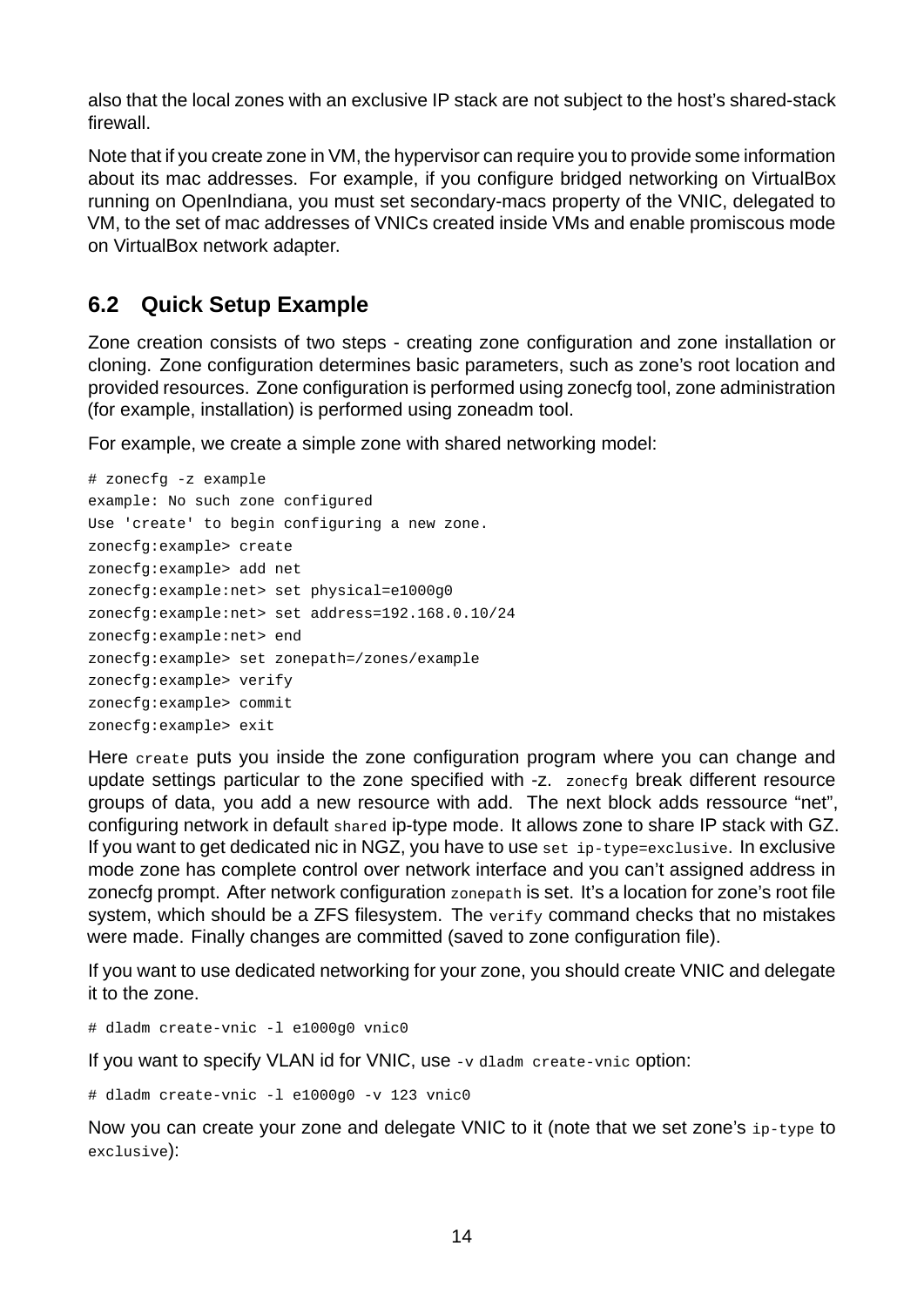```
# zonecfg -z example
example: No such zone configured
Use 'create' to begin configuring a new zone.
zonecfg:example> create
zonecfg:example> set ip-type=exclusive
zonecfg:example> add net
zonecfg:example:net> set physical=vnic0
zonecfg:example:net> end
zonecfg:example> set zonepath=/zones/example
zonecfg:example> verify
zonecfg:example> commit
zonecfg:example> exit
```
After configuring a zone you can install it with zoneadm install subcommand:

# zoneadm -z example install

During installation pkg image rooted at \$zonepath/root is created and minimal set of packages is installed to the image. When installation finishes, zone can be booted with zoneadm -z example boot command. If you want your zone to boot automatically during system startup, you should set autoboot parameter to true during zone configuration:

zonecfg:example> set autoboot=true

Once zone is booted you can log in locally with zlogin example. If you created zone with dedicated network adapter, you should configure it inside zone.

Note, that on first zone boot sysding(1M) will set root's password to NP. Before this happened you will not be able to login to zone with zlogin, so this command will not work on early startup stage.

## <span id="page-14-0"></span>**6.3 System repository configuration**

On OpenIndiana it is possible to allow NGZs to access configured publishers via GZ proxy service (so-called zone proxy daemon). This can be useful for sharing pkg cache between zones or to provide network access for performing updates to otherwise restricted zone environment (i.e. to zone without Internet access).

The functionality is provided by series of services in GZ and NGZs. In GZ two services are running: system repository service and zones proxy daemon (see pkg.sysrepo(1M)). In NGZ zones proxy client communicates with GZ's zone proxy daemon. System repository service svc:/application/pkg/system-repository is responsible for providing access to the package repositories configured in a reference image through a centralized proxy. Zones proxy daemon service svc:/application/pkg/zones-proxyd starts on system boot and registers door in each running ipkg-branded zone (the door is created at /var/tmp/zoneproxy\_door path). Later, on zone startup or shutdown /usr/lib/zones/zoneproxy-adm is used to notify zones-proxyd, so that it could create the door for the zone or to cleanup it. Zones proxy daemon client svc:/application/pkg/zones-proxy-client:default runs in NGZ and talks to GZ's zones-proxyd via created door.

Note, you can't use system repository with nlipkg-branded zones.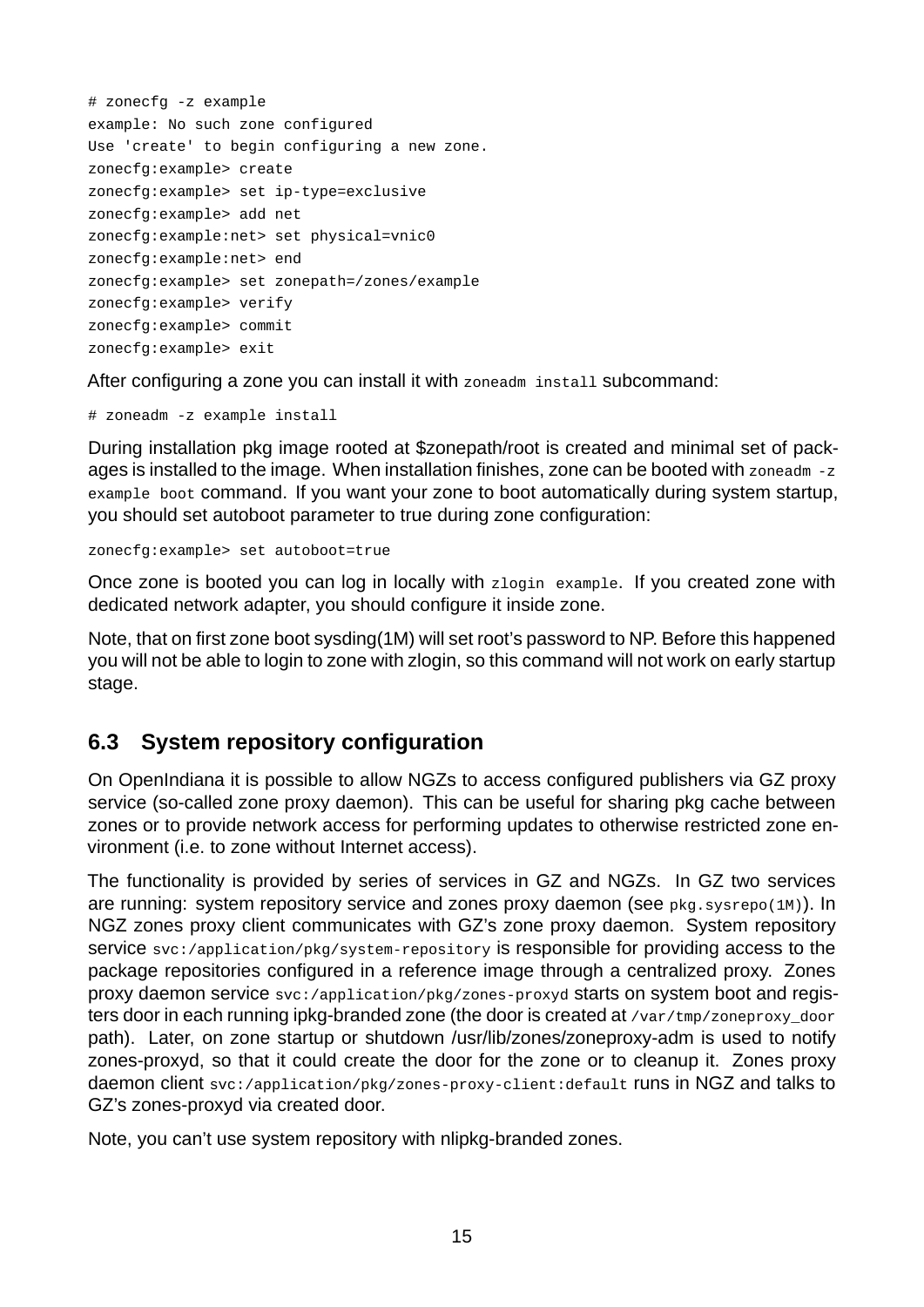IPS determines if it should use zones proxy client in zone based on image's use-system-repo property (defaults to False).

To configure your system to use system repository, perform the following actions.

- 1) In global zone:
- # pkg install pkg:/package/pkg/system-repository pkg:/package/pkg/zones-proxy
- # svcadm enable svc:/application/pkg/system-repository:default
- # svcadm enable svc:/application/pkg/zones-proxyd:default

2) In non-global zone:

- # pkg install pkg:/package/pkg/zones-proxy
- # svcadm enable svc:/application/pkg/zones-proxy-client:default
- # pkg set-property use-system-repo True

After this in NGZ's publisher description you'll see system-repository location:

```
# pkg publisher
PUBLISHER TYPE STATUS P LOCATION
openindiana.org (non-sticky, syspub) origin online T <system-repository>
hipster-encumbered (syspub) origin online T <system-repository>
```
You can check if your configuration works by issuing pkg refresh command in the zone. pkg(1M) should contact repository indirectly via zones-proxy-client.

To revert your zone to proxy-less configuration, run

# pkg set-property use-system-repo False

## <span id="page-15-0"></span>**6.4 Troubleshooting**

Zone configuration and management operations can fail for a number of reasons, sometimes obscure. This section contains information on how to solve different well-known issues.

#### <span id="page-15-1"></span>**6.4.1 Fixing zone installation issues**

Zones on OpenIndiana use ZFS features to manage boot environments. Zone's root and its parent directory should be a ZFS dataset. It's not enough for zone's root (or its parent directory) to be just a directory on ZFS filesystem. If you try to create a zone which root doesn't satisfy this requirement, you can get the following error:

```
# zoneadm -z example install
Sanity Check: Looking for 'entire' incorporation.
ERROR: the zonepath must be a ZFS dataset.
The parent directory of the zonepath must be a ZFS dataset so that the
zonepath ZFS dataset can be created properly.
```
To fix this, you can just uninstall the zone and create its root dataset manually:

```
# zoneadm -z example uninstall
Are you sure you want to uninstall zone example (y/[n])? y
# zfs create rpool/zones/example
```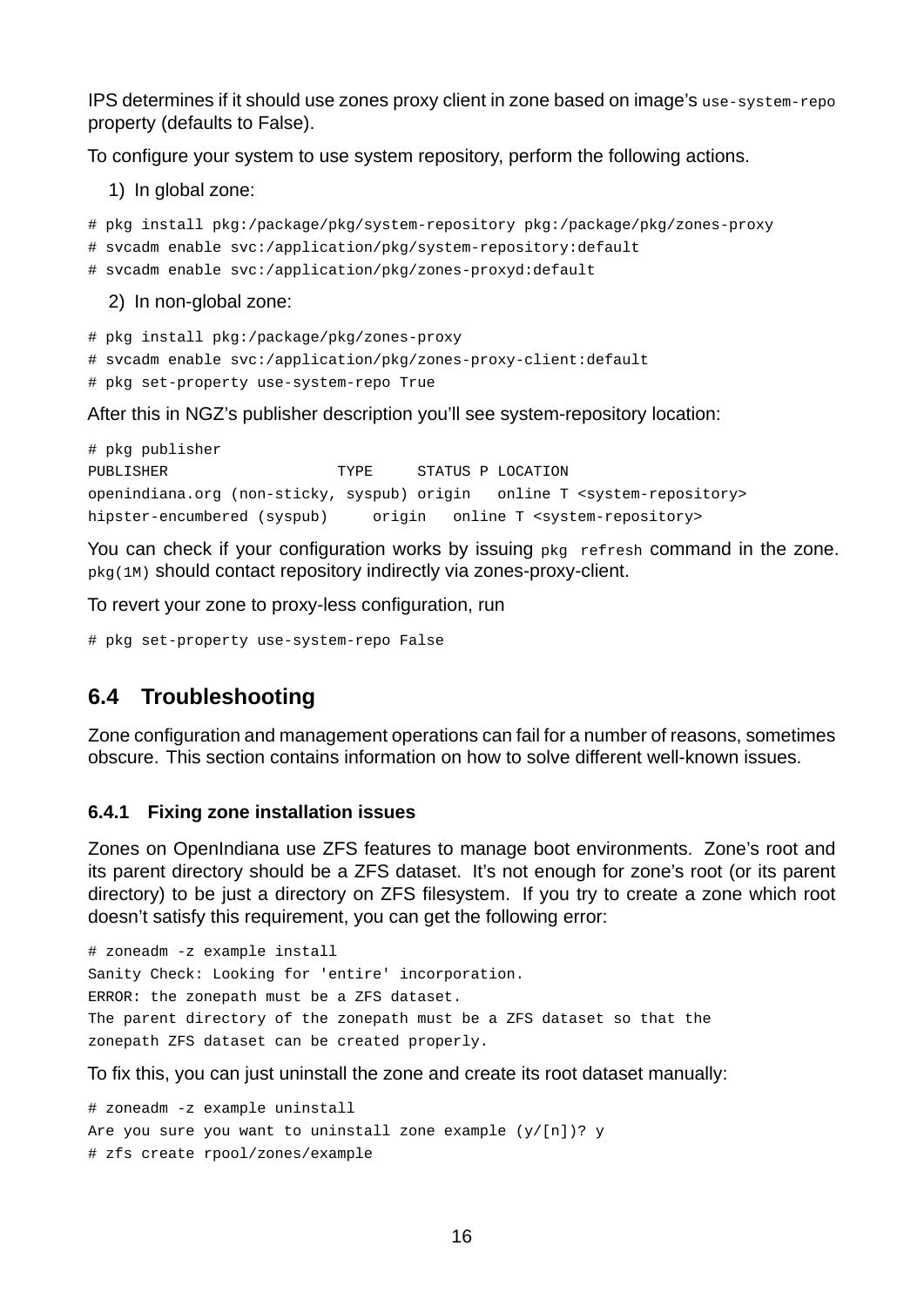```
# chmod 700 /zones/example
# zoneadm -z example install
```
# **7 Storage**

<span id="page-16-0"></span>< place holder >

# **7.1 Mounting file systems**

### **DOC TEAM NOTE:**

<span id="page-16-1"></span>ITEMS TO WRITE ABOUT:

• Need a walkthrough of mounting options for other filesystems…FAT, UFS, etc.

### **7.1.1 Mounting and Unmounting ISO images**

One can use lofiadm(1M) to mount ISO images by attaching them to a block device.

<span id="page-16-2"></span>pfexec lofiadm -a /path/to/foo.iso /dev/lofi/1

When the ab[ove line is re](https://illumos.org/man/1M/lofiadm)peated for several ISO images, issue the **Lofiadm** command to list which ISO images are attached to which block devices.

pfexec lofiadm Block Device File Options /dev/lofi/1 /home/scarcry/foo.iso /dev/lofi/2 /home/scarcry/bar.iso

Use the mount(1M) command to mount an image:

pfexec mount -F hsfs -o ro /dev/lofi/1 /mnt

Check t[he mounted](https://illumos.org/man/1M/mount) image by issuing ls on the mount point.

ls /mnt

To unmount and detach the image(s):

pfexec umount /mnt pfexec lofiadm -d /dev/lofi/1

## **7.1.2 Mounting NTFS Volumes 3rd party support**

## **NOTE:**

<span id="page-16-3"></span>For removable storage devices, first make sure your external disk drive is connected and powered on.

To list attached removable storage devices:  $rm$ rmformat  $-1$ 

Verify the pX partition number that contains the NTFS filesystem, typically "p1", using fdisk. Even though it may seem counterintuitive, include the partition number "p0" as shown by rmformat in fdisk inquiries.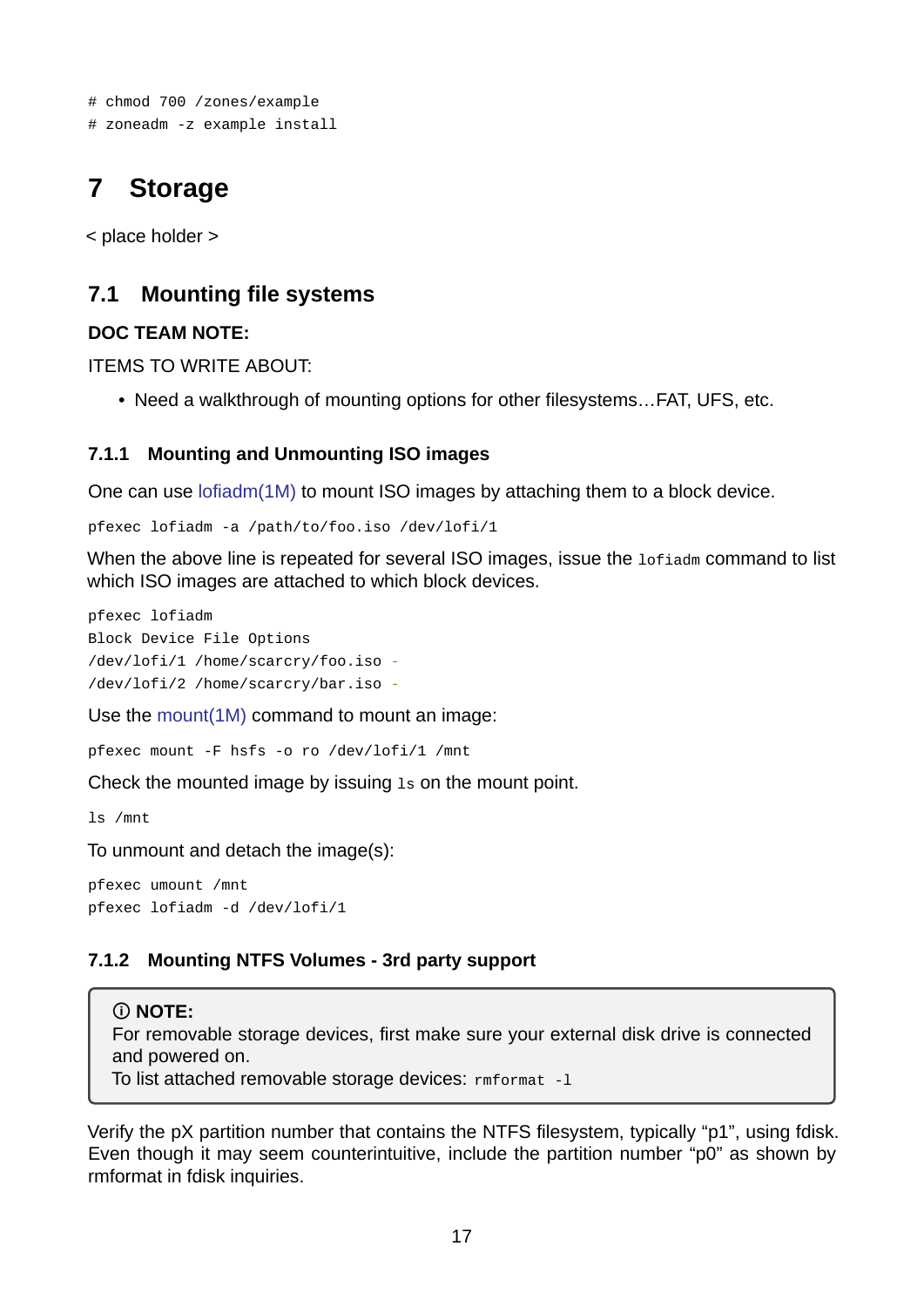**7.1.2.1 Additional software installation and configuration** NTFS and FUSE support is provided by Tuxera's NTFS-3G project that aims at providing a stable NTFS driver for several operating systems.

It is made possible thanks to Jean-Pierre André, on Openindiana page: http://jp-andre.page sperso-orange.fr/openindiana-ntfs-3g.html Follow instructions on this page to install. Please install 64-bit package on 64-bit installations.

### **[7.1.2.2 Mounting the NTFS filesystem](http://jp-andre.pagesperso-orange.fr/openindiana-ntfs-3g.html)** Now mount the NTFS partition using:

pfexec ntfs-3g /dev/dsk/c6t0d0p1 /mnt/backup/

You can now also add a vfstab entry like so:

/dev/dsk/c6t0d0p1 /dev/rdsk/c6t0d0p1 /mnt/backup ntfs-3g - no -

# **7.2 Configuring OpenIndiana as an ISCSI Target Server (COMSTAR)**

<span id="page-17-0"></span>< Place holder for content >

# **7.3 System backups**

<span id="page-17-1"></span>OpenIndiana offers several backup solutions. Here are just a few of them:

- Borg Backup
- Bacula
- Time-Slider
- $\cdot$  rdiff-backup
- [Rsync](http://blog.bacula.org/)
- Zetaback
- [ZFS exports](http://www.nongnu.org/rdiff-backup/)
- cpio
- [tar, zip, et](https://labs.omniti.com/labs/zetaback)c.

# **7.4 ZFS**

### **DOC TEAM NOTE:**

<span id="page-17-2"></span>ITEMS TO WRITE ABOUT:

Gotcha's such as the following:

<e^ipi> don't suppose there's any solution to this: <e^ipi> cannot replace 1509280528045021472 with /dev/dsk/c0t5000C5009204EB9Bd0s0:  $\leftrightarrow$  devices have different sector alignment <tsoome> thats 512 versus non-512 sector issue <tsoome> you need to build new pool based on larger sector <tsoome> if its mirror, you can attach 512B disk to 4k pool, but not vice versa... <e^ipi> well, damn.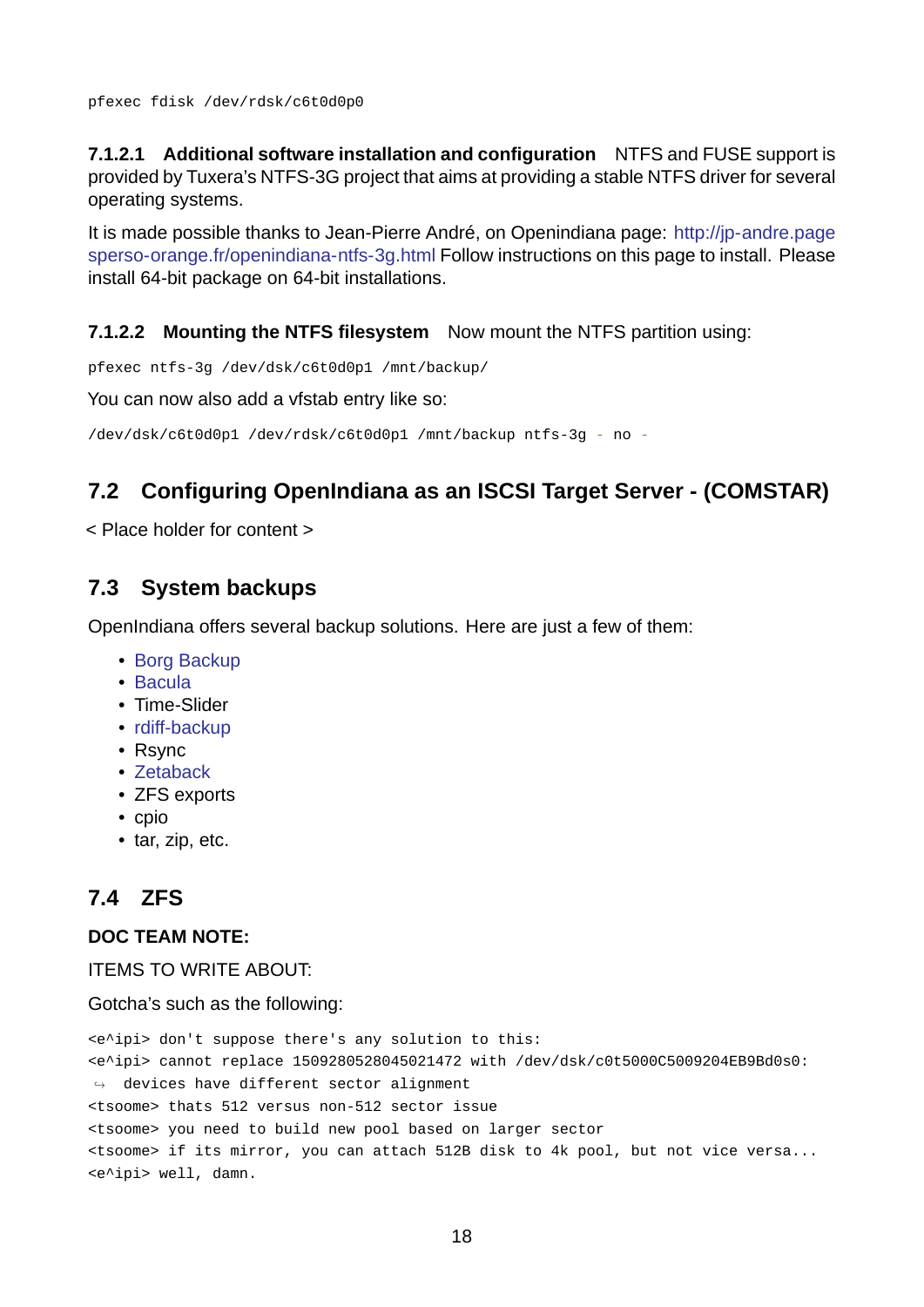<tsoome> that error message is too confusing, should be replaced by more clear one;) <e^ipi> I swear this pool is already mix & match, freebsd complained about it <e^ipi> (but still used it) <tsoome> there is that thing that ashift is vdev property;) <tsoome> not pool property (one reason why that linux zpool create ashift= option is  $ightharpoonup$  bad) <tsoome> or sort of bad anyhow

## <span id="page-18-0"></span>**7.4.1 Importing ZFS disks**

### **DOC TEAM NOTE:**

ITEMS TO WRITE ABOUT:

• Talk about the ZFS import command.

### <span id="page-18-1"></span>**7.4.2 How does one mirror their root zpool?**

### **DOC TEAM NOTE:**

ITEMS TO WRITE ABOUT:

• Adding a 2nd disk to the root pool

### <span id="page-18-2"></span>**7.4.3 How does one create additional zpools?**

### **DOC TEAM NOTE:**

ITEMS TO WRITE ABOUT:

- zpool create command
	- **–** Mirrors
	- **–** Raidz

## <span id="page-18-3"></span>**7.4.4 Modifying zpool settings and attributes**

### **DOC TEAM NOTE:**

ITEMS TO WRITE ABOUT:

• zpool get/set commands

## <span id="page-18-4"></span>**7.4.5 Modifying zfs file system settings and attributes**

### **DOC TEAM NOTE:**

### ITEMS TO WRITE ABOUT:

• zfs get/set commands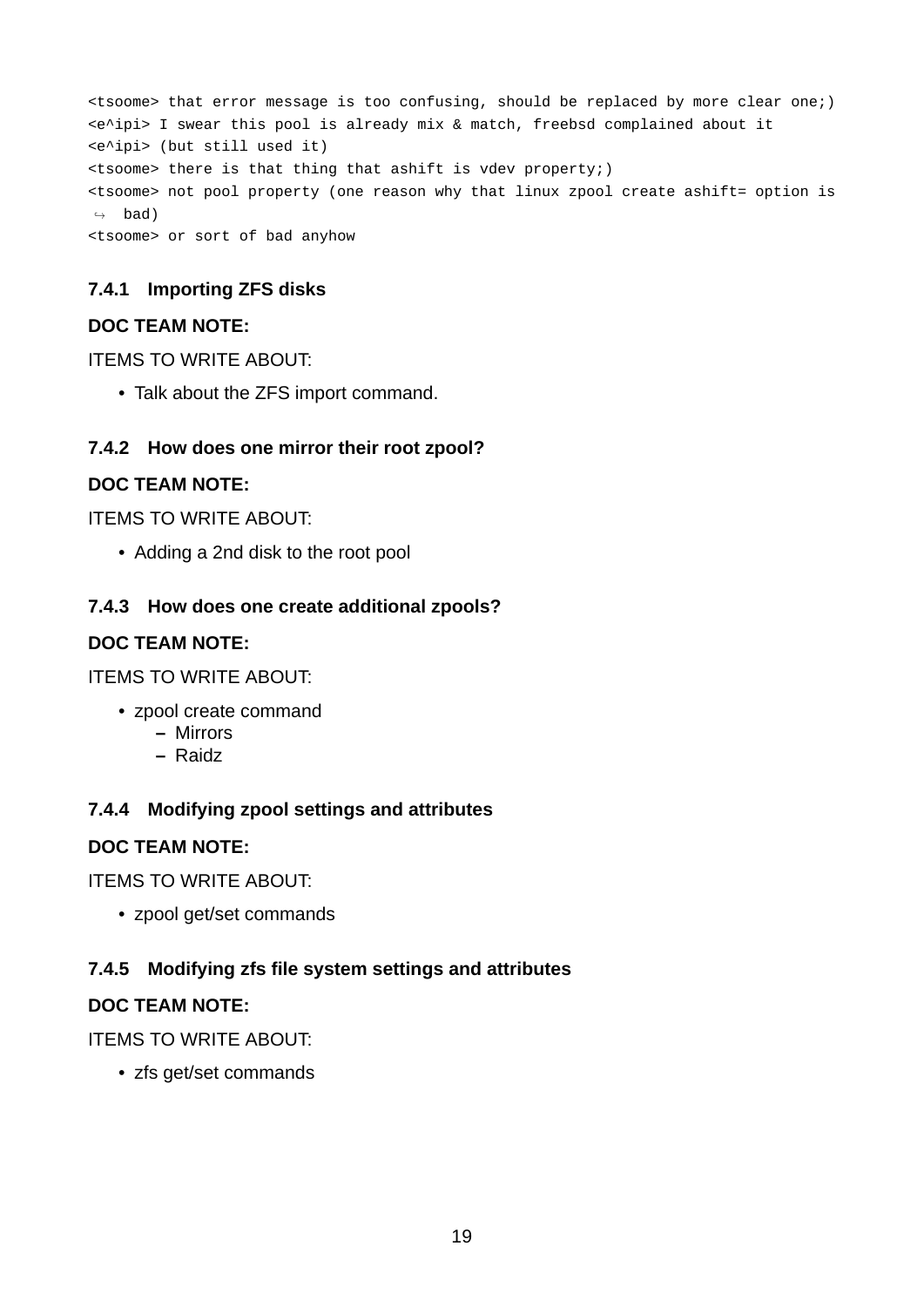## **7.4.6 How does one create additional zfs datasets?**

## **DOC TEAM NOTE:**

<span id="page-19-0"></span>ITEMS TO WRITE ABOUT:

• zfs create command

## **7.4.7 Configuring system swap**

## **DOC TEAM NOTE:**

<span id="page-19-1"></span>ITEMS TO WRITE ABOUT:

- zfs set command
- $\cdot$  swap -l

# **8 Virtualization**

<span id="page-19-2"></span>< Place holder >

# **8.1 OpenIndiana as a virtualization host server**

## **DOC TEAM NOTE:**

<span id="page-19-3"></span>ITEMS TO WRITE ABOUT:

- Qemu-KVM (KVM) walkthrough
	- **–** illumos KVM port does not support AMD processors.
	- **–** Intel processors require EPT support.
- Virtualbox walkthrough
	- **–** There is no package for this yet, but folks do have it working, see the wiki for details.

### **DOC TEAM NOTE:**

ITEMS TO WRITE ABOUT:

In a nutshell, most modern Intel processors such as i3, i5, i7, and Xeon provide EPT support. Most older processors such as Core2duo and Core2Quad lack EPT support, and a few of them lack virtualization support at all. You can check your processor for EPT support via the following link: http://ark.intel.com/Products/VirtualizationTechnology

# **9 Local[ization](http://ark.intel.com/Products/VirtualizationTechnology)**

## <span id="page-19-4"></span>**DOC TEAM NOTE:**

ITEMS TO WRITE ABOUT:

Possible resources to help write this section:

- https://wiki.openindiana.org/oi/4.4+Localization
- https://docs.oracle.com/cd/E23824\_01/html/E26033/glmen.html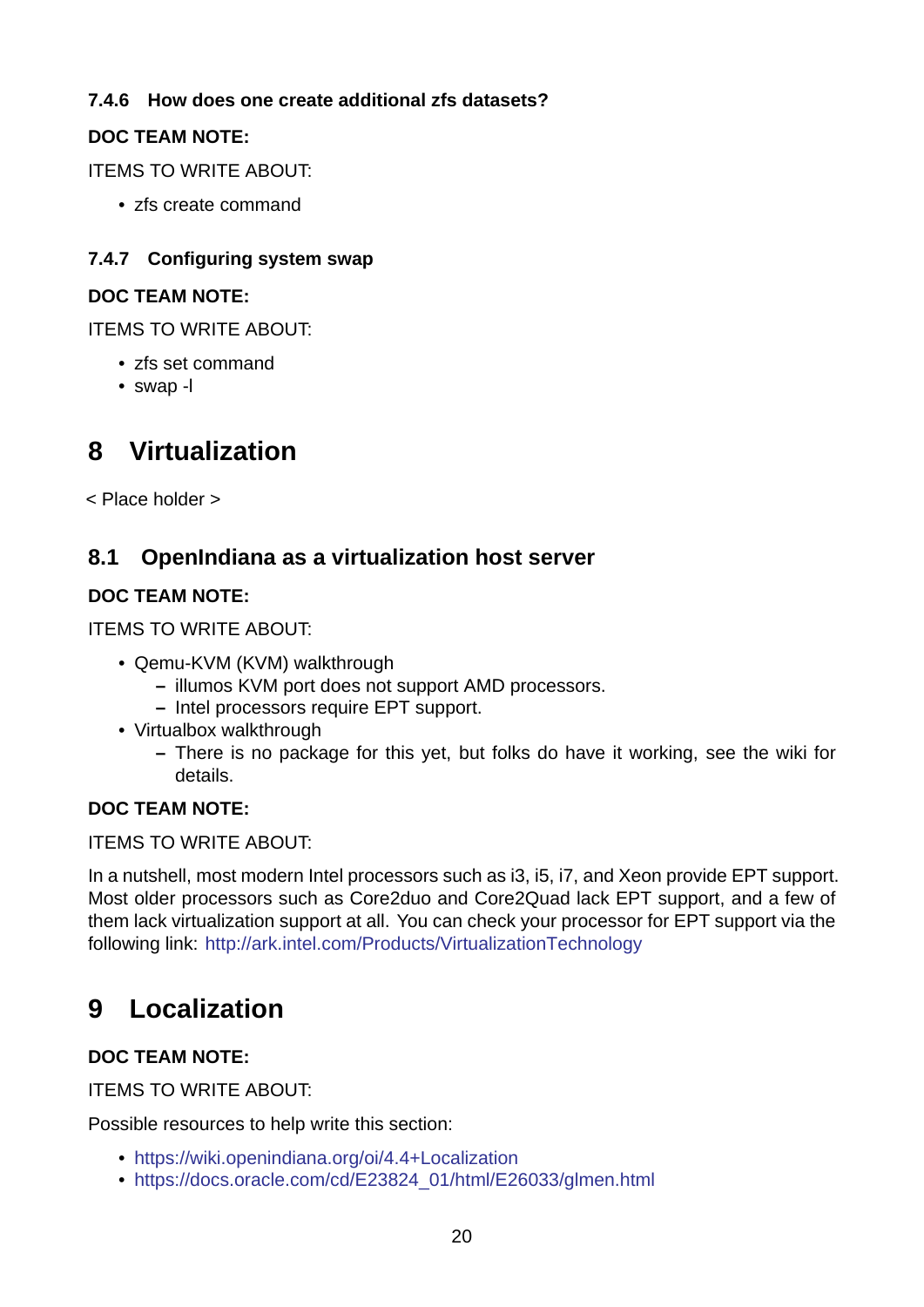# <span id="page-20-0"></span>**10 Dtrace**

< Place Holder >

# <span id="page-20-1"></span>**11 Configuring Networking**

# <span id="page-20-2"></span>**11.1 Automatic Configuration (NWAM)**

During installation of OpenIndiana, there are three options to configure networking : Automatic, Manual (static IP), and None.

Option Autamatic enables NWAM and configures all interfaces automatically.

Network Auto-Magic (NWAM) manages network interfaces as they are dynamically added or removed to or from the system, using network profiles, and is able to change network settings on the fly.

NWAM is suitable for servers, laptops, desktops and workstations alike, to automatically configure all wired or wireless network interfaces.

Option Manual disables NWAM and creates a /etc/sysding.conf file to setup static IP addresses.

Option None can be used to configure networking manually, without NWAM, after installation.

# <span id="page-20-3"></span>**11.2 Changing from NWAM to Manual Configuration**

If during install you enabled NWAM, and if you want to disable NWAM you can proceed as follows :

*# svcadm disable physical:nwam*

Define your IP/hostname in /etc/hosts. For example:

192.168.1.22 hostname hostname.local localhost loghost *# Subsittude 192.168.1.22 for YOUR IP*

Enable the default physical service with svcadm and configure the interface:

*# svcadm enable physical:default*

There are multiple ways to configure the interface : using sysding or directly with ipadm.

For more information on sysding, see the section on Configuring and Tuning.

To configure an interface with ipadm:

# ipadm create-addr -T static -a local=192.168.1.22/24 bge0/v4static

or

### # ipadm create-addr -T dhcp bge0/dhclient

The previous example sets up DHCP without using NWAM. NWAM is more than DHCP, because NWAM automatically configures any new interfaces, while the above way to manually setup DHCP is fixed for a specific interface.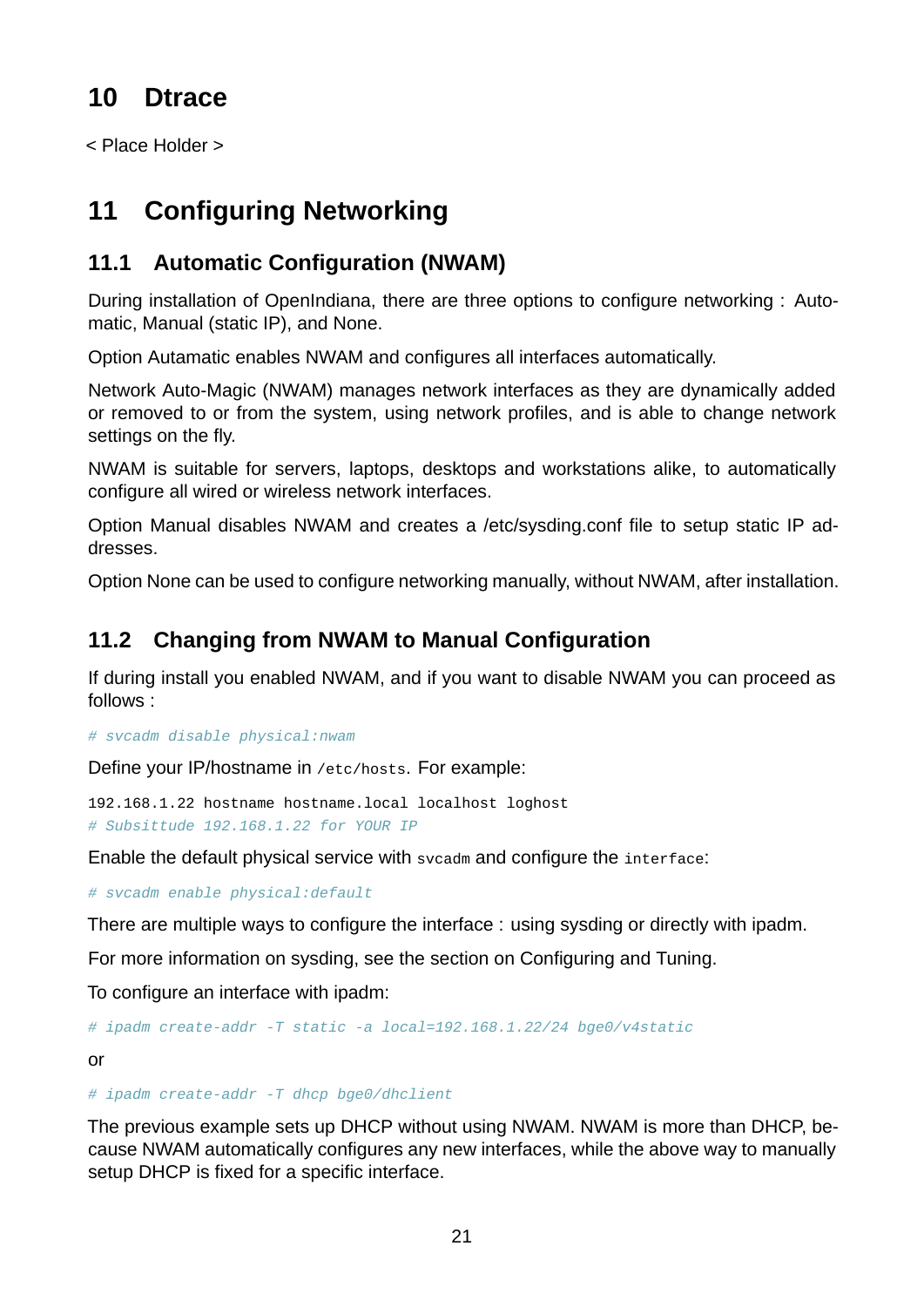If you do not know what the interface name is (bge0 in this case); then type in

```
$ dladm show-link
or:
$ kstat -c net | grep net
```
*# look for hme0, bge0, e1000g0 or soemthing that resembles the driver in use.*

#### Add gateway

```
# route p add default 192.168.1.121
```
or

*# nano /etc/defaultrouter*

*# Enter in your gateways IP*

or use the /etc/sysding.conf file to configure a default router and DNS servers.

Set DNS server(s)

```
# nano /etc/resolv.conf
```
*# Enter in the DNS server IP(s)* nameserver 192.168.1.121

or

*# echo "nameserver 192.168.1.121" >> /etc/resolv.conf*

#### Restart

*# reboot*

#### **NOTE:**

IF you cannot ping an external IP (e.g. google.com) run this command and try again.

*# cp /etc/nsswitch.dns /etc/nsswitch.conf*

credit for this section of the docs go to /u/127b

## **11.3 More on Automatic Con[figurat](https://www.reddit.com/user/127b)ion (NWAM)**

<span id="page-21-0"></span>The following is a more in depth discussion of NWAM, which normally works without any user interaction, but NWAM can be customized using profiles by the user.

### **11.3.1 Using NWAM configuration tools**

<span id="page-21-1"></span>Usually NWAM configuration is done via GUI nwam-manager applet and nwam-managerproperties program.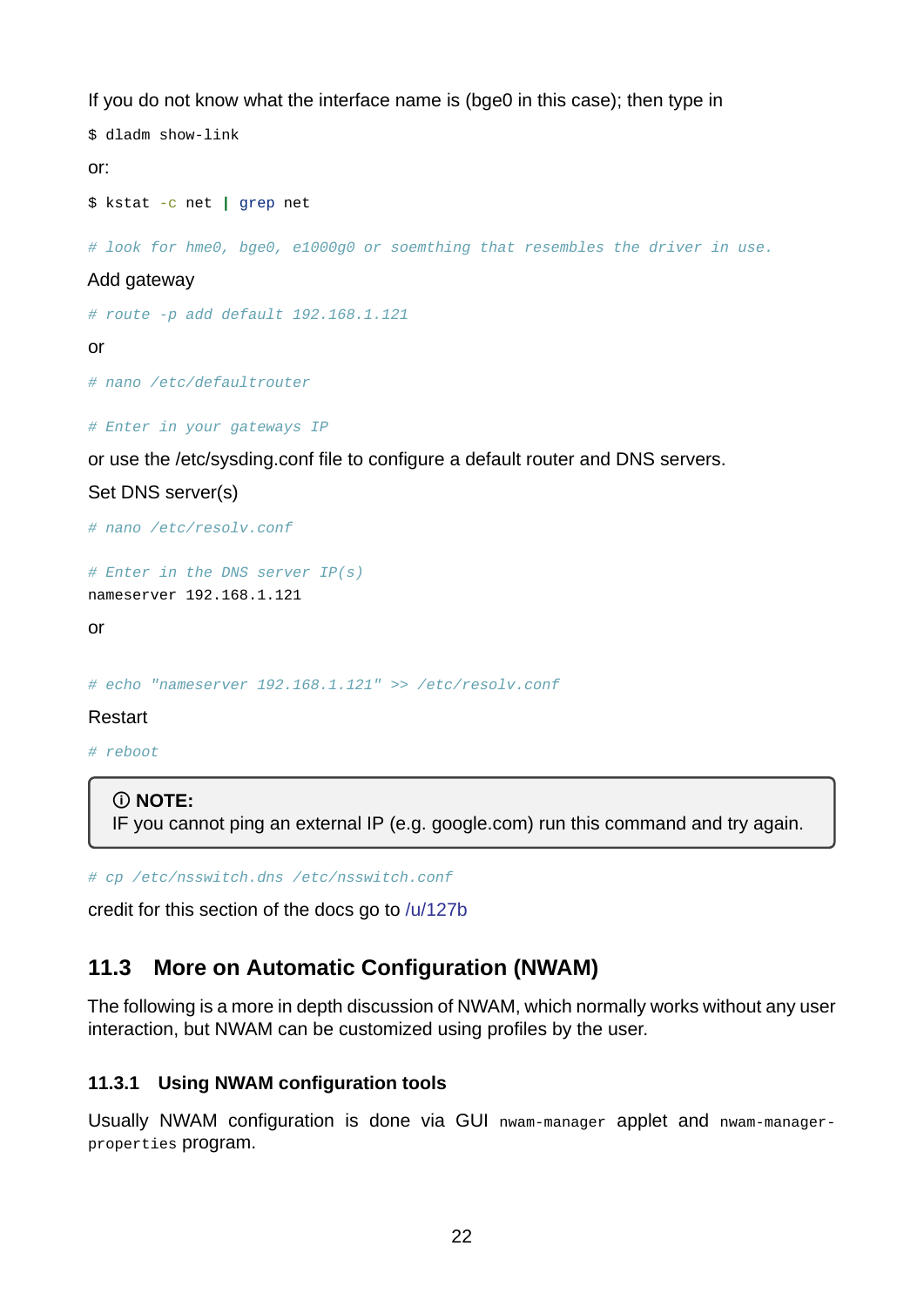From CLI all configuration can be done using two tools, nwamcfg to configure network profiles and nwamadm to manage them.

On its backend, NWAM relies on nwamd, the NWAM policy engine daemon and netcfgd, the NWAM repository daemon.

Access to the command line and GUI tools is controlled via security profiles 'Network Autoconf Admin' and 'Network Autoconf user'.

To create NWAM profile use nwamcfg tool.

# nwamcfg nwamcfg> create ncp Abroad nwamcfg:ncp:Abroad> end

Now you can see a new profile in the list of NCPs:

nwamcfg> list NCPs: Abroad Automatic Locations: Automatic NoNet User nwamcfg>

The network interface to be managed under the new profile can be set and configured with create ncu command:

```
# nwamcfg
nwamcfg> select ncp Abroad
nwamcfg:ncp:Abroad> create ncu phys e1000g0
Created ncu 'e1000g0'. Walking properties ...
activation-mode (manual) [manual|prioritized]> prioritized
enabled (true) [true|false]>
priority-group > 0priority-mode [exclusive|shared|all]> exclusive
link-mac-addr>
link-autopush>
link-mtu>nwamcfg:ncp:Abroad:ncu:e1000g0>
```
Most important here is the activation-mode, which states if the profile is to be automatically set based on certain policies or if it is to be manually set using nwamadm. The latter should be most likely the case in a server environment. The priority-group and priority-mode here are set to (0 / exclusive). This says that the profile is for wired access and will always be the only active one at a time.

If after listing the changes you are satisfied with the configuration, permanently store it using commit command:

nwamcfg:ncp:Abroad:ncu:e1000g0> list ncu:e1000g0 type link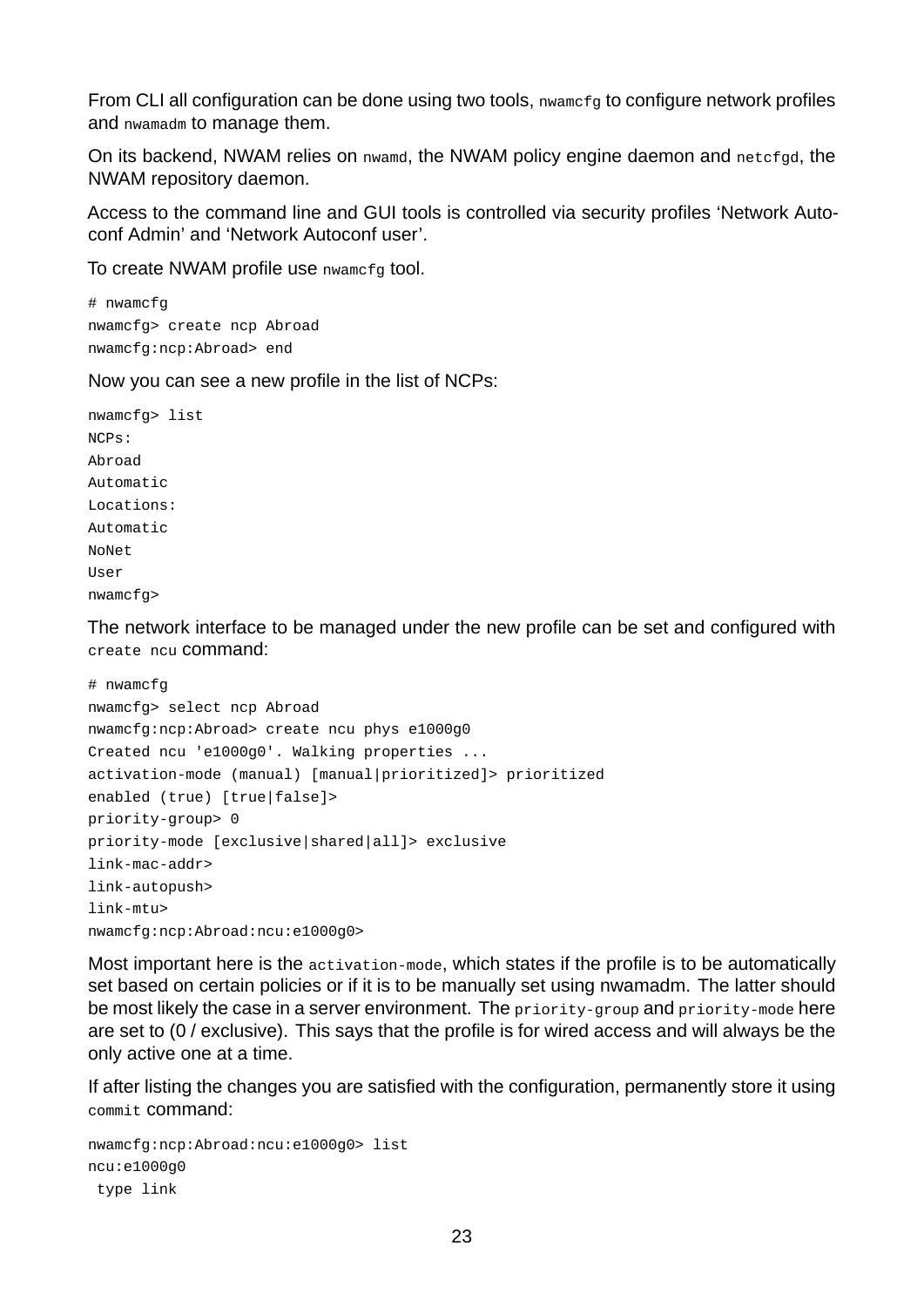class phys parent "Abroad" activation-mode prioritized enabled true  $priority-group 0$ priority-mode exclusive nwamcfg:ncp:Abroad:ncu:e1000g0> commit Committed changes nwamcfg:ncp:Abroad:ncu:e1000g0> end

After an interface has been assigned to the profile, its IP configuration has to be defined:

nwamcfg:ncp:Abroad> create ncu ip e1000g0 Created ncu 'e1000g0'. Walking properties ... enabled (true) [true|false]> ip-version (ipv4,ipv6) [ipv4|ipv6]> ipv4 ipv4addrsrc (dhcp) [dhcp|static]> static ipv4-addr> 192.168.100.100 ipv4-default-route> 192.168.100.1 nwamcfg:ncp:Abroad:ncu:e1000g0> list ncu:e1000g0 type interface class ip parent "Abroad" enabled true ip-version ipv4 ipv4-addrsrc static ipv4-addr "192.168.100.100" ipv4-default-route "192.168.100.1" ipv6-addrsrc dhcp, autoconf nwamcfg:ncp:Abroad:ncu:e1000g0>

As you can see, the profile uses a static IP address and, for simplicity reasons, only provides IPv4 networking. Again, if you're happy with the results, commit them.

nwamcfg:ncp:Abroad:ncu:e1000g0> commit Committed changes nwamcfg:ncp:Abroad:ncu:e1000g0>

As it stands, now you have defined a pysical and ip layer attached to a network profile:

```
nwamcfg:ncp:Abroad:ncu:e1000g0> end
nwamcfg:ncp:Abroad> list
NCUs:
 phys e1000g0
 ip e1000g0
nwamcfg:ncp:Abroad>exit
```
To activate the profile, you use nwamadm. First of all, check for the current situation:

# nwamadm list TYPE PROFILE STATE ncp Abroad disabled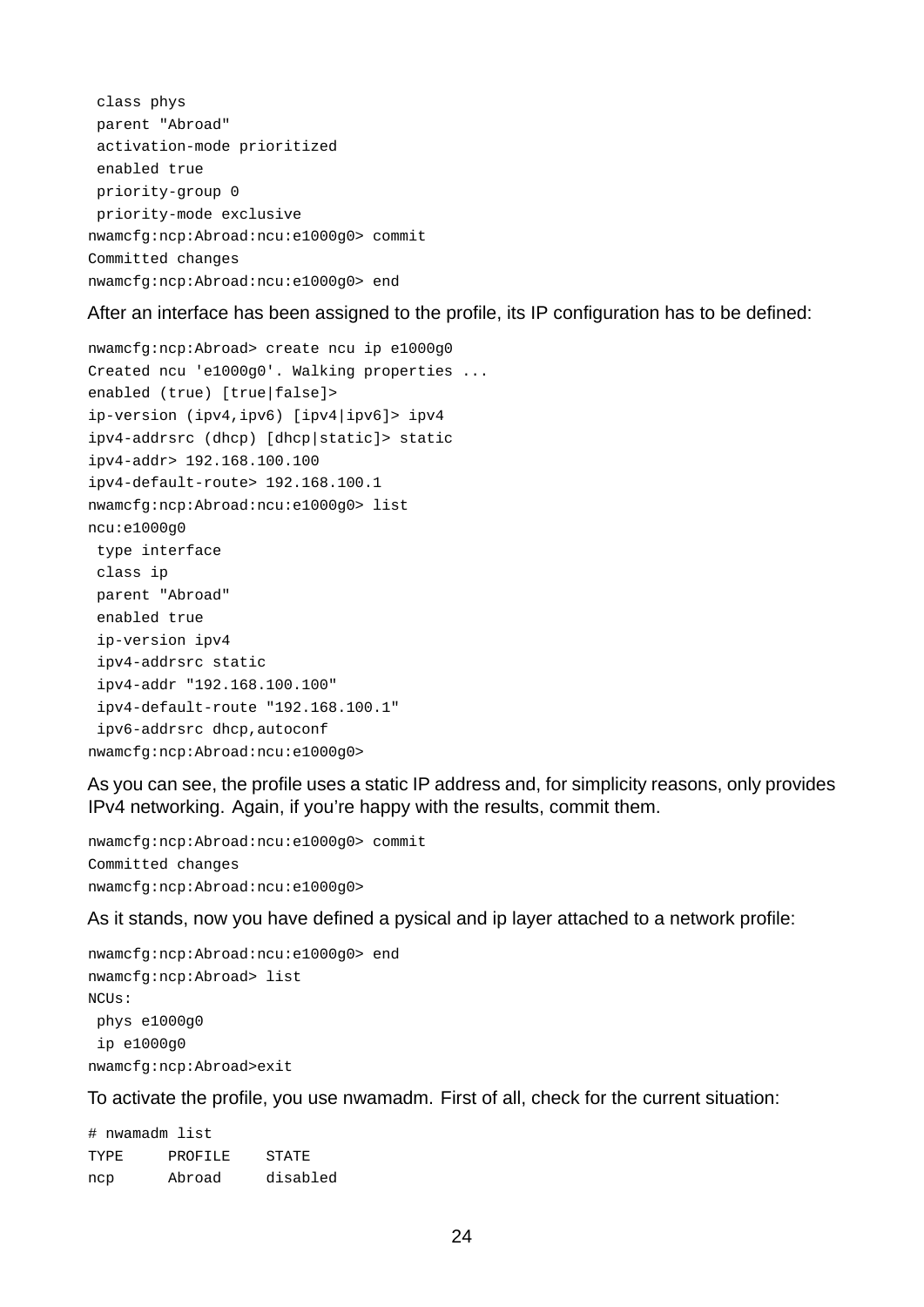| ncp               | Automatic | online   |
|-------------------|-----------|----------|
| ncu: phys e1000g0 |           | online   |
| ncu:ip            | e1000g0   | online   |
| $_{\text{loc}}$   | Automatic | online   |
| 10 <sub>c</sub>   | NoNet     | offline  |
| 10 <sub>c</sub>   | User      | disabled |

As you can see, Automatic is the active profile while Abroad is currently disabled. We can change that easily, but be aware that you might lock yourself out if you are connected via SSH when changing the profile!

# nwamadm enable -p ncp Abroad Enabling ncp 'Abroad'

To check if the change has worked, you can use nwam again, and also ifconfig should show that interface is up:

# nwamadm list TYPE PROFILE STATE ncp Abroad online ncu:phys e1000g0 online ncu:ip e1000g0 online ncp Automatic disabled loc Automatic online loc NoNet offline loc User disabled

```
# ifconfig e1000g0
e1000g0: flags=1000843<UP,BROADCAST,RUNNING,MULTICAST,IPv4> mtu 1500 index 8
inet 192.168.100.100 netmask ffffff00 broadcast 192.168.100.255
ether 0:c:29:56:46:73
```
If you want to revert to default Automatic ncp, use the following command:

 $#$  nwamadm enable -p ncp Automatic

Although it is possible to directly modify profiles using an editor, it is not advisable and will be hardly necessary, anyway. One of the coolest features of NWAM tools is that they can be completely scripted. All steps above could also be put in one line:

# nwamcfg "create ncp Abroad;create ncu phys e1000q0;set activation-mode=manual;set  $\rightarrow$   $\,$  enabled=true;set priority-group=0;set priority-mode=exclusive;end;create ncu ip

- ↔ e1000g0;set enabled=true;set ip-version=ipv4;set ipv4-addrsrc=static;set
- $\rightarrow$  <code>ipv4-addr=192.168.100.100;set</code> ipv4-default-route=192.168.100.1; ${\tt commit}$ "

Or, more nicely formatted, commented and stored in a file:

# # Profile for use on the road # # Created on 13/01/2013 by S. Mueller-Wilken # create ncp Abroad

```
# Create physical interface definition for 1st network card
```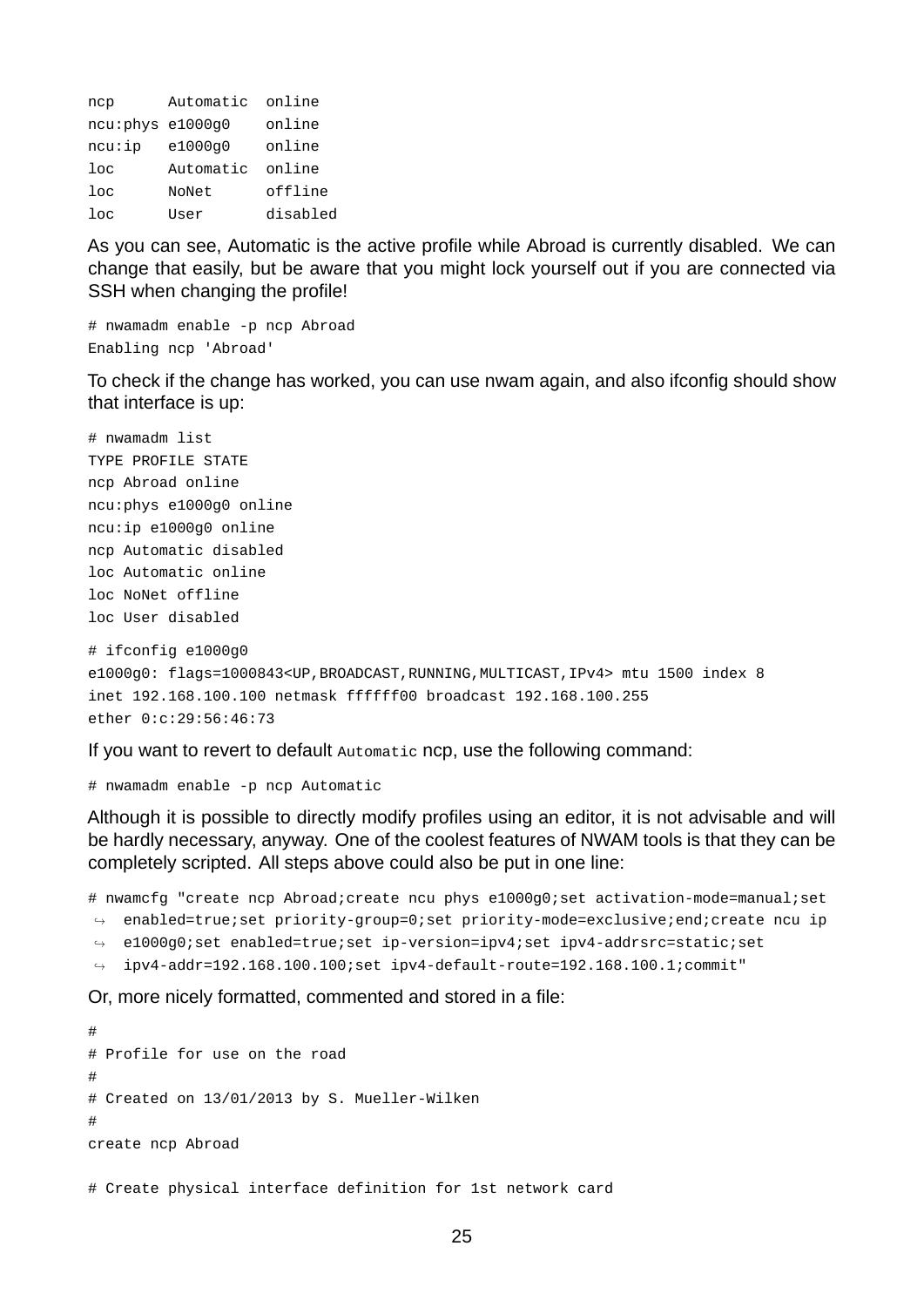```
create ncu phys e1000g0
set activation-mode=manual
set enabled=true
set priority-group=0
set priority-mode=exclusive
end
# Create IP configuration for first network card
create ncu ip e1000g0
set enabled=true
set ip-version=ipv4
set ipv4-addrsrc=static
set ipv4-addr=192.168.100.100
set ipv4-default-route=192.168.100.1
# Commit the settings
commit
```
This file can then be read by nwamcfg:

# nwamcfg -f abroad.cfg Configuration read.

While there is no longer a need to fiddle around in /etc/nwam, the configuration is still completely there, as can be easily verified:

```
# ls /etc/nwam
loc loc.conf ncp-Abroad.conf ncp-Automatic.conf
```
All configuration is placed in readable ASCII files so that configuration from a global zone is possible:

```
# cat /etc/nwam/ncp-Abroad.conf
link:e1000g0 type=uint64,0;class=uint64,0;parent=string,Abroad;enabled=boolean,tru
\rightarrow e;activation-mode=uint64,4;priority-group=uint64,0;priority-mode=uint64,0;
interface:e1000g0 type=uint64,1;class=uint64,1;parent=string,Abroad;enabled=boolea
 \mathfrak{p} \, n,true;ipv6-addrsrc=uint64,0,1;ip-version=uint64,4;ipv4-addrsrc=uint64,2;ipv4- _{\rm \parallel}default-route=string,192.168.100.1;ipv4-addr=string,192.168.100.100;
\hookrightarrow
```
### <span id="page-25-0"></span>**11.3.2 Network automagic online help**

Comprehensive and fully illustrated online help for using NWAM is available by right clicking the NWAM tray icon and selecting *Help*. This opens help browser.

#### **11.3.3 Troubleshooting NWAM**

If NWAM is already configured and fails to connect to a wireless network try restarting the service.

For example:

*# svcadm restart nwam*